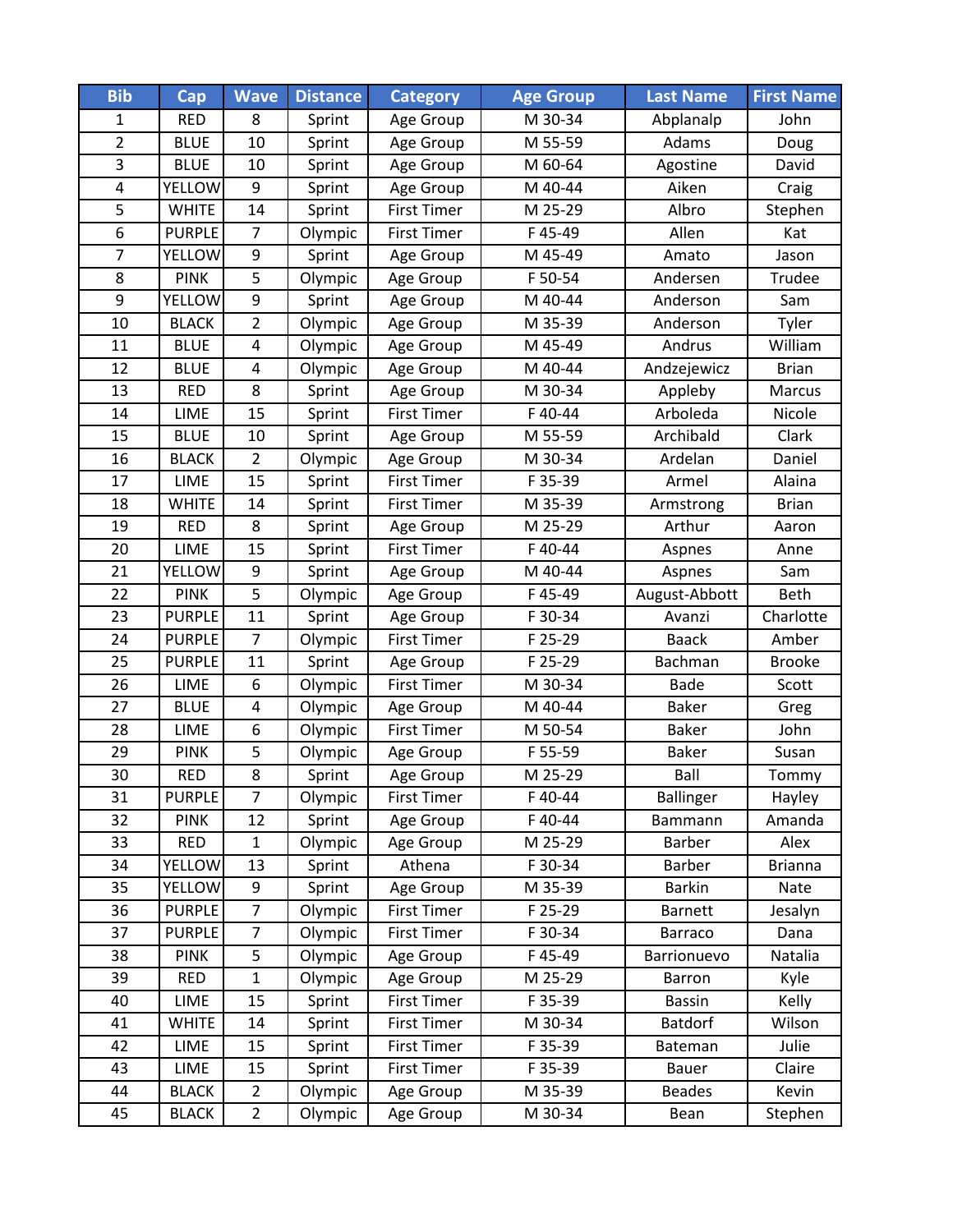| 46 | <b>PURPLE</b> | 7                       | Olympic | <b>First Timer</b> | F40-44  | <b>Beattie</b>   | Heather      |
|----|---------------|-------------------------|---------|--------------------|---------|------------------|--------------|
| 47 | <b>BLACK</b>  | $\overline{2}$          | Olympic | Age Group          | M 35-39 | Beauchamp        | Ryan         |
| 48 | <b>YELLOW</b> | 3                       | Olympic | Age Group          | F 35-39 | Beauchamp        | Sara         |
| 49 | LIME          | 6                       | Olympic | <b>First Timer</b> | M 40-44 | <b>Beesing</b>   | Andrew       |
| 50 | <b>RED</b>    | $\mathbf 1$             | Olympic | Age Group          | M 25-29 | Behr             | Colton       |
| 51 | <b>YELLOW</b> | 13                      | Sprint  | Age Group          | F 55-59 | Bell             | Nina         |
| 52 | <b>YELLOW</b> | 3                       | Olympic | Age Group          | F 35-39 | Bellamy          | Cayla        |
| 53 | <b>BLUE</b>   | $\overline{\mathbf{4}}$ | Olympic | Age Group          | M 50-54 | Bellum           | Jon          |
| 54 | LIME          | 15                      | Sprint  | <b>First Timer</b> | F40-44  | Benish           | Bethany      |
| 55 | <b>PURPLE</b> | 11                      | Sprint  | Age Group          | F 35-39 | Benjamin         | Jenny        |
| 56 | <b>YELLOW</b> | 13                      | Sprint  | Age Group          | F 50-54 | <b>Bennett</b>   | Susan        |
| 57 | YELLOW        | $\overline{3}$          | Olympic | Age Group          | F 35-39 | Beseda           | Krista       |
| 58 | <b>PINK</b>   | 12                      | Sprint  | Age Group          | F 40-44 | <b>Billman</b>   | Elizabeth    |
| 59 | <b>RED</b>    | 8                       | Sprint  | Elite              | M 40-44 | <b>Binschus</b>  | Chris        |
| 60 | <b>PINK</b>   | 12                      | Sprint  | Age Group          | F45-49  | <b>Biwer</b>     | Candice      |
| 61 | <b>PURPLE</b> | 11                      | Sprint  | Age Group          | F 35-39 | <b>Bjes</b>      | Dell         |
| 62 | <b>WHITE</b>  | 14                      | Sprint  | <b>First Timer</b> | M 65-69 | <b>Black</b>     | Joe          |
| 63 | <b>PINK</b>   | 12                      | Sprint  | Age Group          | F40-44  | Blackard         | Kristilen    |
| 64 | <b>BLACK</b>  | $\overline{2}$          | Olympic | Clydesdale         | M 30-34 | Blanchette       | <b>Brian</b> |
| 65 | <b>PURPLE</b> | 11                      | Sprint  | Age Group          | F 25-29 | Bloemen          | Christina    |
| 66 | <b>PURPLE</b> | $\overline{7}$          | Olympic | <b>First Timer</b> | F 50-54 | Blood            | Kelly        |
| 67 | <b>BLUE</b>   | 10                      | Sprint  | Age Group          | M 55-59 | Blumfield        | Adrian       |
| 68 | <b>PURPLE</b> | 11                      | Sprint  | Age Group          | F 20-24 | Blyton           | Madeline     |
| 69 | <b>WHITE</b>  | 14                      | Sprint  | <b>First Timer</b> | M 20-24 | Boegel           | Martin       |
| 70 | <b>PINK</b>   | 5                       | Olympic | Age Group          | F40-44  | Boerboom         | Jenna        |
| 71 | <b>BLUE</b>   | 10                      | Sprint  | Age Group          | M 60-64 | Bogan            | Tom          |
| 72 | <b>YELLOW</b> | 3                       | Olympic | Age Group          | F 35-39 | <b>Boggs</b>     | Lauren       |
| 73 | <b>RED</b>    | 8                       | Sprint  | Age Group          | M 25-29 | <b>Bohling</b>   | Adam         |
| 74 | <b>PINK</b>   | 12                      | Sprint  | Age Group          | F40-44  | Bongiovanni      | Kate         |
| 75 | <b>BLACK</b>  | $\overline{2}$          | Olympic | Age Group          | M 30-34 | <b>Borke</b>     | Christopher  |
| 76 | <b>PURPLE</b> | $\overline{7}$          | Olympic | Aquabike           | F40-44  | <b>Botnick</b>   | Meredith     |
| 77 | <b>BLACK</b>  | $\overline{2}$          | Olympic | Duathlon           | M 45-49 | <b>Botting</b>   | Christian    |
| 78 | <b>BLACK</b>  | $\overline{2}$          | Olympic | Age Group          | M 35-39 | Bourbonnais      | Jack         |
| 79 | <b>PURPLE</b> | 7                       | Olympic | First Timer        | F 35-39 | <b>Boutilier</b> | Jamie        |
| 80 | LIME          | 6                       | Olympic | Age Group          | M 65-69 | Bouton           | Richard      |
| 81 | <b>BLUE</b>   | 4                       | Olympic | Age Group          | M 45-49 | Bowman           | <b>Brent</b> |
| 82 | <b>YELLOW</b> | 13                      | Sprint  | Age Group          | M 70-74 | Bowman           | Roger        |
| 83 | <b>BLUE</b>   | $\overline{\mathbf{4}}$ | Olympic | Age Group          | M 50-54 | <b>Brandon</b>   | Jon          |
| 84 | YELLOW        | 13                      | Sprint  | Athena             | F 35-39 | <b>Brandt</b>    | Catey        |
| 85 | <b>BLUE</b>   | 10                      | Sprint  | Age Group          | M 65-69 | <b>Brannock</b>  | John         |
| 86 | <b>PURPLE</b> | 11                      | Sprint  | Age Group          | F 30-34 | <b>Breda</b>     | Deborah      |
| 87 | <b>PURPLE</b> | 11                      | Sprint  | Age Group          | F 20-24 | Bredenkamp       | Sophie       |
| 88 | LIME          | 6                       | Olympic | First Timer        | M 30-34 | Bredeson         | Phil         |
| 89 | <b>BLACK</b>  | $\overline{2}$          | Olympic | Age Group          | M 35-39 | <b>Breeds</b>    | Steve        |
| 90 | <b>PINK</b>   | 5                       | Olympic | Age Group          | F 60-64 | <b>Breglio</b>   | Carol        |
| 91 | YELLOW        | 9                       | Sprint  | Age Group          | M 40-44 | <b>Brehm</b>     | Dennis       |
| 92 | <b>YELLOW</b> | 3                       | Olympic | Age Group          | F 30-34 | <b>Brewer</b>    | Jessica      |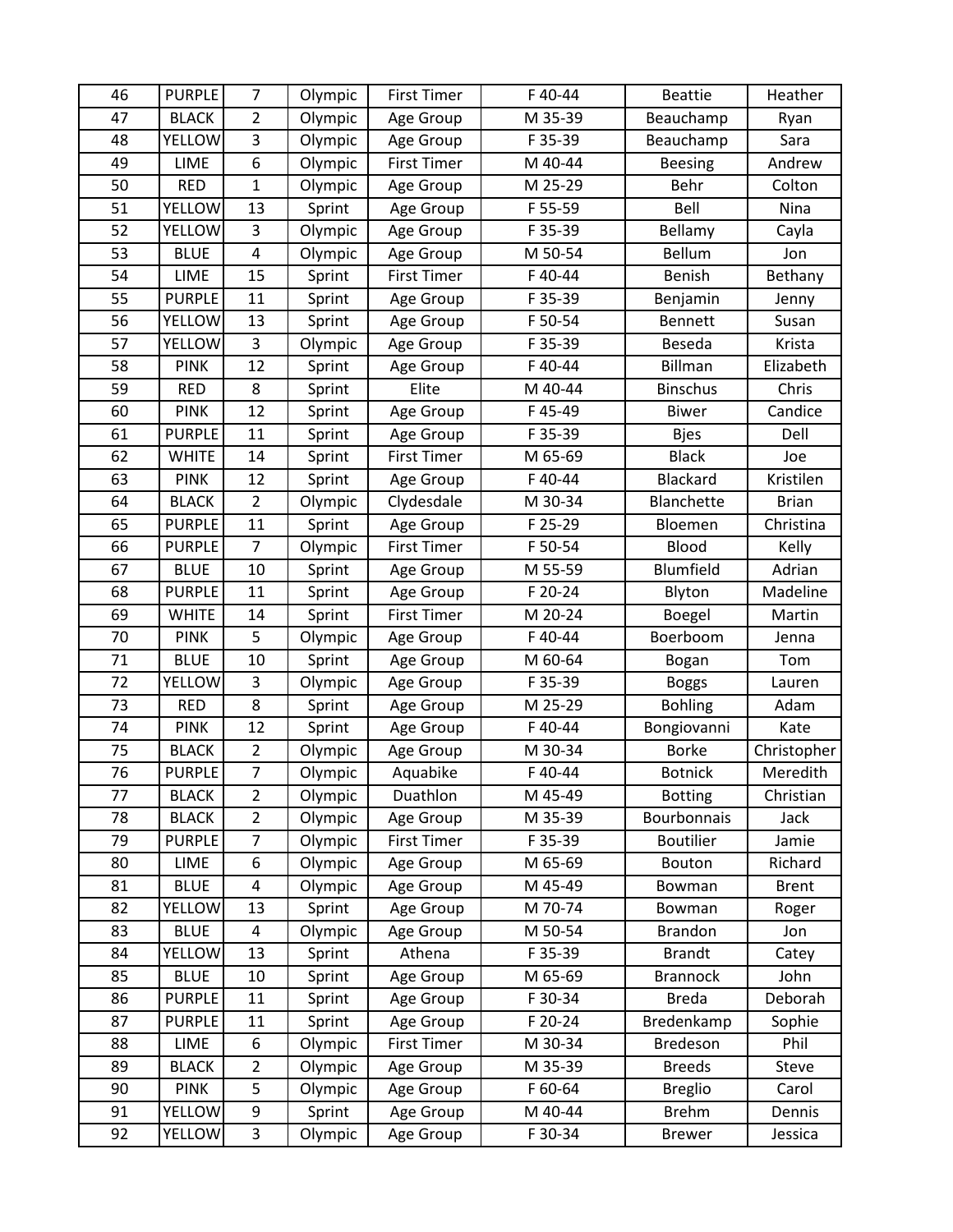| 93  | <b>LIME</b>   | 15                      | Sprint  | <b>First Timer</b> | F 30-34 | <b>Briggs</b>  | Katie       |
|-----|---------------|-------------------------|---------|--------------------|---------|----------------|-------------|
| 94  | <b>PINK</b>   | 5                       | Olympic | Athena             | F 30-34 | Brittingham    | Kami        |
| 95  | <b>PINK</b>   | 12                      | Sprint  | Age Group          | F45-49  | Brookshier     | Melissa     |
| 96  | <b>BLUE</b>   | 10                      | Sprint  | Age Group          | M 55-59 | <b>Brouwer</b> | Derek       |
| 97  | <b>BLACK</b>  | $\overline{2}$          | Olympic | Age Group          | M 35-39 | <b>Brown</b>   | Jason       |
| 98  | <b>BLUE</b>   | 10                      | Sprint  | Age Group          | M 50-54 | Bryan          | Jeffrey     |
| 99  | <b>BLUE</b>   | $\overline{\mathbf{4}}$ | Olympic | Age Group          | M 45-49 | <b>Bryant</b>  | Russell     |
| 100 | <b>RED</b>    | $\mathbf{1}$            | Olympic | Age Group          | M 25-29 | <b>Buckley</b> | Erik        |
| 101 | LIME          | 15                      | Sprint  | <b>First Timer</b> | F 25-29 | <b>Buckley</b> | Melissa     |
| 102 | LIME          | 15                      | Sprint  | <b>First Timer</b> | F40-44  | <b>Buma</b>    | Audrey      |
| 103 | <b>BLUE</b>   | $\overline{4}$          | Olympic | Age Group          | M 45-49 | <b>Burch</b>   | David       |
| 104 | <b>BLUE</b>   | 10                      | Sprint  | PC Adaptive        | M 50-54 | Burger         | Cobus       |
| 105 | <b>PINK</b>   | 5                       | Olympic | Age Group          | F45-49  | <b>Burger</b>  | Sharon      |
| 106 | YELLOW        | 3                       | Olympic | Age Group          | F 35-39 | <b>Butler</b>  | Maria       |
| 107 | <b>BLUE</b>   | $\overline{\mathbf{4}}$ | Olympic | Age Group          | M 50-54 | Bye            | John        |
| 108 | <b>BLUE</b>   | $\overline{4}$          | Olympic | Age Group          | M 40-44 | Cada           | Paul        |
| 109 | <b>BLUE</b>   | $\overline{\mathbf{4}}$ | Olympic | Age Group          | M 45-49 | Cadwallader    | Scott       |
| 110 | <b>WHITE</b>  | 14                      | Sprint  | <b>First Timer</b> | M 35-39 | Caldwell       | Jeff        |
| 111 | <b>WHITE</b>  | 14                      | Sprint  | <b>First Timer</b> | M 30-34 | Campbell       | Alexander   |
| 112 | <b>RED</b>    | $\mathbf{1}$            | Olympic | Elite              | F 25-29 | Campbell       | Jennifer    |
| 113 | <b>PURPLE</b> | $\overline{7}$          | Olympic | <b>First Timer</b> | F 35-39 | Campini        | Carah       |
| 114 | <b>PINK</b>   | 5                       | Olympic | Age Group          | F40-44  | Canino         | Jamie       |
| 115 | <b>PINK</b>   | 5                       | Olympic | Age Group          | F45-49  | Caraway        | Stephanie   |
| 116 | <b>BLACK</b>  | $\overline{2}$          | Olympic | Duathlon           | M 50-54 | Cardin         | Chris       |
| 117 | <b>BLUE</b>   | 4                       | Olympic | Age Group          | M 40-44 | Carlson        | Justin      |
| 118 | <b>WHITE</b>  | 14                      | Sprint  | <b>First Timer</b> | M 40-44 | Carvalho       | <b>Brad</b> |
| 119 | <b>PINK</b>   | 5                       | Olympic | Age Group          | F 50-54 | Case           | Traci       |
| 120 | LIME          | 15                      | Sprint  | <b>First Timer</b> | F 25-29 | Caso           | Hannah      |
| 121 | YELLOW        | 9                       | Sprint  | Age Group          | M 40-44 | Cavanaugh      | Max         |
| 122 | <b>PINK</b>   | 5                       | Olympic | Age Group          | F 40-44 | Ceccarini      | Katie       |
| 123 | <b>BLUE</b>   | 10                      | Sprint  | Age Group          | M 60-64 | Chandler       | Mark        |
| 124 | <b>YELLOW</b> | 13                      | Sprint  | Age Group          | M 80-84 | Chessnoe       | Michael     |
| 125 | <b>BLUE</b>   | 4                       | Olympic | Age Group          | M 50-54 | Chin           | Eric        |
| 126 | <b>RED</b>    | 8                       | Sprint  | Age Group          | M 30-34 | Churchwell     | Nathan      |
| 127 | <b>YELLOW</b> | 9                       | Sprint  | Age Group          | M 40-44 | Cicuto         | Ken         |
| 128 | <b>RED</b>    | $\mathbf{1}$            | Olympic | Age Group          | M 25-29 | Clegg          | Connor      |
| 129 | <b>WHITE</b>  | 14                      | Sprint  | <b>First Timer</b> | M 30-34 | Clevenger      | Chad        |
| 130 | YELLOW        | 13                      | Sprint  | Athena             | F 30-34 | Cocchiara      | Lisa        |
| 131 | <b>YELLOW</b> | 13                      | Sprint  | Athena             | F 30-34 | Cocchiara      | Tessa       |
| 132 | <b>YELLOW</b> | 9                       | Sprint  | Age Group          | M 35-39 | Cole           | Andrew      |
| 133 | <b>BLACK</b>  | $\overline{2}$          | Olympic | Age Group          | M 30-34 | Coniway        | Shawn       |
| 134 | <b>BLUE</b>   | $\overline{\mathbf{4}}$ | Olympic | Age Group          | M 40-44 | Conn           | Joshua      |
| 135 | <b>WHITE</b>  | 14                      | Sprint  | <b>First Timer</b> | M 30-34 | Conner         | lan         |
| 136 | <b>PURPLE</b> | 11                      | Sprint  | Age Group          | F 25-29 | Contreras      | Maya        |
| 137 | <b>PURPLE</b> | 11                      | Sprint  | Age Group          | F 20-24 | Conway         | Kylie       |
| 138 | <b>BLUE</b>   | 4                       | Olympic | Age Group          | M 50-54 | Cook           | Carl        |
| 139 | <b>YELLOW</b> | 9                       | Sprint  | Age Group          | M 40-44 | Cook           | Matthew     |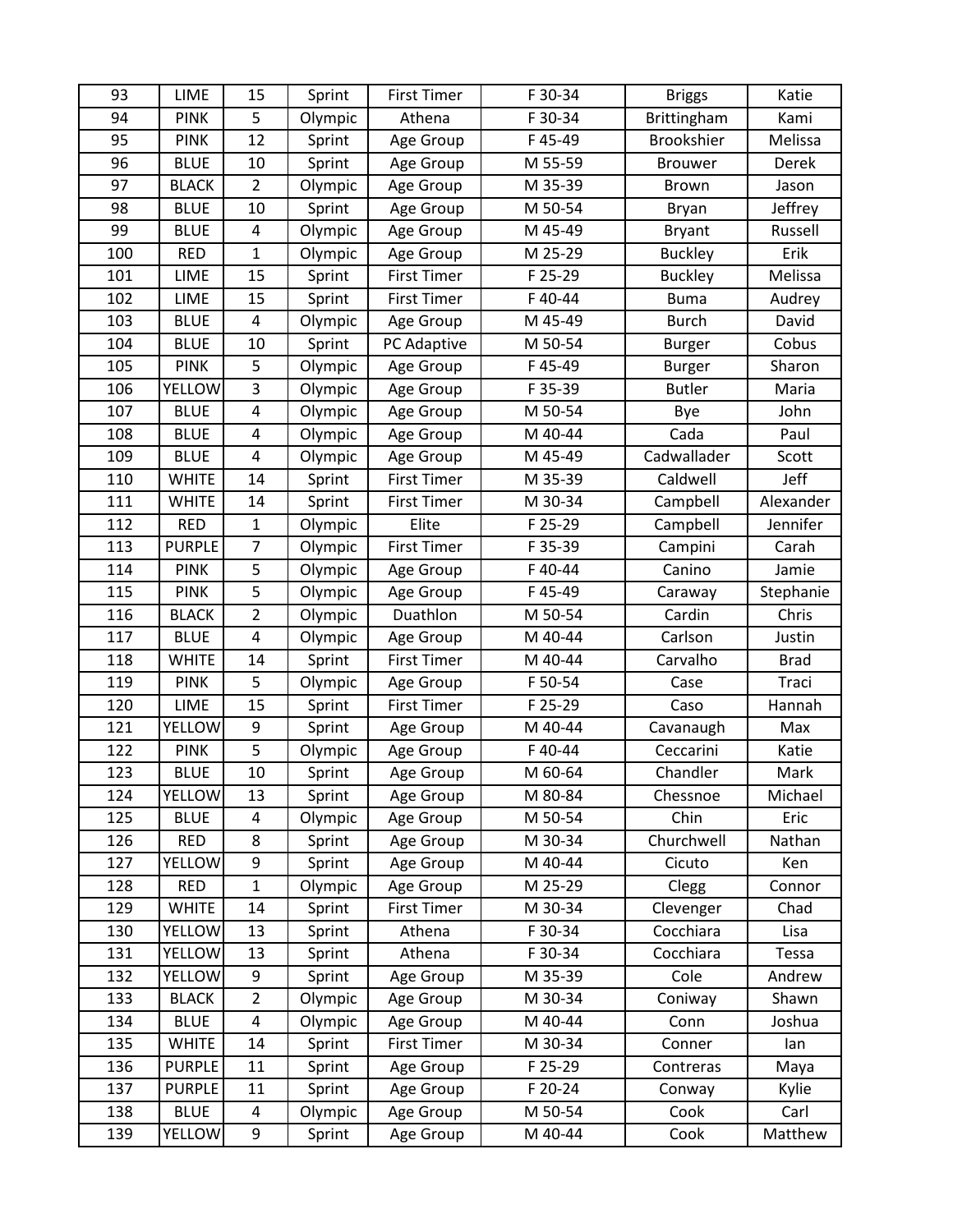| 140 | <b>PINK</b>   | 12                      | Sprint  | Age Group          | F45-49  | Cooney          | Jessica        |
|-----|---------------|-------------------------|---------|--------------------|---------|-----------------|----------------|
| 141 | <b>LIME</b>   | 6                       | Olympic | Age Group          | M 60-64 | Cooper          | Alex           |
| 142 | <b>YELLOW</b> | 3                       | Olympic | Age Group          | F 35-39 | Cooper          | Michele        |
| 143 | LIME          | 6                       | Olympic | <b>First Timer</b> | M 30-34 | Cornelius       | David          |
| 144 | <b>YELLOW</b> | 9                       | Sprint  | Age Group          | M 45-49 | Corridon        | Michael        |
| 145 | <b>YELLOW</b> | 3                       | Olympic | Age Group          | F 25-29 | Cortes          | Natalie        |
| 146 | <b>BLUE</b>   | $\overline{\mathbf{4}}$ | Olympic | Age Group          | M 50-54 | Cotton          | David          |
| 147 | <b>PURPLE</b> | $\overline{7}$          | Olympic | <b>First Timer</b> | F 40-44 | Coulter         | Ashley         |
| 148 | <b>BLACK</b>  | $\overline{2}$          | Olympic | Age Group          | M 35-39 | Courser         | Sean           |
| 149 | <b>PINK</b>   | 12                      | Sprint  | Age Group          | F40-44  | Cowper          | Dana           |
| 150 | <b>BLUE</b>   | 10                      | Sprint  | Age Group          | M 50-54 | Cox             | Steve          |
| 151 | <b>BLUE</b>   | 10                      | Sprint  | Age Group          | M 55-59 | Craig           | Troy           |
| 152 | <b>PINK</b>   | 5                       | Olympic | Age Group          | F 60-64 | Crocker         | Joyce          |
| 153 | YELLOW        | 13                      | Sprint  | Age Group          | F 80-84 | Croissant       | Eileen         |
| 154 | <b>WHITE</b>  | 14                      | Sprint  | First Timer        | M 30-34 | Crotti          | Giancarlo      |
| 155 | <b>PINK</b>   | 5                       | Olympic | Age Group          | F 50-54 | Culligan        | Courtney       |
| 156 | <b>BLUE</b>   | $\overline{\mathbf{4}}$ | Olympic | Age Group          | M 45-49 | Cuneo           | Jeff           |
| 157 | YELLOW        | 3                       | Olympic | Age Group          | F 30-34 | Cunningham      | Cethlinn       |
| 158 | <b>PINK</b>   | 12                      | Sprint  | Age Group          | F40-44  | Curfman         | Jahnel         |
| 159 | <b>PINK</b>   | 12                      | Sprint  | Age Group          | F45-49  | Cushing         | Tracy          |
| 160 | <b>YELLOW</b> | 3                       | Olympic | Age Group          | F 25-29 | Dague           | Shannon        |
| 161 | LIME          | 6                       | Olympic | <b>First Timer</b> | M 35-39 | Damm            | <b>Bradley</b> |
| 162 | <b>PURPLE</b> | 11                      | Sprint  | Age Group          | F 30-34 | Dance           | Rachel         |
| 163 | <b>YELLOW</b> | 3                       | Olympic | Age Group          | F 35-39 | Darrow          | Karen          |
| 164 | <b>RED</b>    | 8                       | Sprint  | Clydesdale         | M 30-34 | Darst           | <b>Brian</b>   |
| 165 | <b>RED</b>    | $\mathbf 1$             | Olympic | Elite              | M 30-34 | Davis           | Luke           |
| 166 | <b>RED</b>    | 8                       | Sprint  | Age Group          | M 30-34 | Deaguero        | Gary           |
| 167 | <b>YELLOW</b> | 13                      | Sprint  | Athena             | F 25-29 | DeBerdt         | Kristen        |
| 168 | <b>RED</b>    | $\mathbf{1}$            | Olympic | Elite              | F 35-39 | Dee             | Shannon        |
| 169 | <b>BLACK</b>  | $\overline{2}$          | Olympic | Age Group          | M 35-39 | Demosthenes     | Alex           |
| 170 | <b>PURPLE</b> | 11                      | Sprint  | Age Group          | F 35-39 | Desai           | Drupa          |
| 171 | <b>PURPLE</b> | 11                      | Sprint  | Age Group          | F 35-39 | Deuser          | Courtney       |
| 172 | <b>PINK</b>   | 5                       | Olympic | Age Group          | F 40-44 | DeVilla Mohr    | Karleen        |
| 173 | YELLOW        | 13                      | Sprint  | Athena             | F45-49  | Dickard         | Melissa        |
| 174 | <b>PURPLE</b> | 11                      | Sprint  | Age Group          | F 35-39 | Dickinson       | Leslie         |
| 175 | <b>RED</b>    | 8                       | Sprint  | Clydesdale         | M 40-44 | Diekmann        | Casey          |
| 176 | <b>YELLOW</b> | 9                       | Sprint  | Age Group          | M 45-49 | DiPaolo         | Matt           |
| 177 | <b>PURPLE</b> | 11                      | Sprint  | Age Group          | F 30-34 | Dominguez       | Jessica        |
| 178 | <b>RED</b>    | 8                       | Sprint  | Age Group          | M 20-24 | Donadio         | Conor          |
| 179 | <b>BLACK</b>  | $\overline{2}$          | Olympic | Duathlon           | F 35-39 | <b>Drake</b>    | Kelsey         |
| 180 | <b>BLUE</b>   | 4                       | Olympic | Age Group          | M 50-54 | Duarte          | Chris          |
| 181 | LIME          | 15                      | Sprint  | First Timer        | F 55-59 | Duche           | Beth           |
| 182 | <b>YELLOW</b> | 3                       | Olympic | Age Group          | F 20-24 | Dudziec         | Madison        |
| 183 | YELLOW        | 3                       | Olympic | Age Group          | F 35-39 | DuFresne        | Haley          |
| 184 | <b>BLUE</b>   | $\overline{\mathbf{4}}$ | Olympic | Age Group          | M 40-44 | <b>DuFresne</b> | Zach           |
| 185 | <b>PURPLE</b> | 11                      | Sprint  | Age Group          | F 25-29 | Dunkelberger    | Katie          |
| 186 | RED           | $\mathbf{1}$            | Olympic | Age Group          | M 20-24 | <b>DuPerre</b>  | Jared          |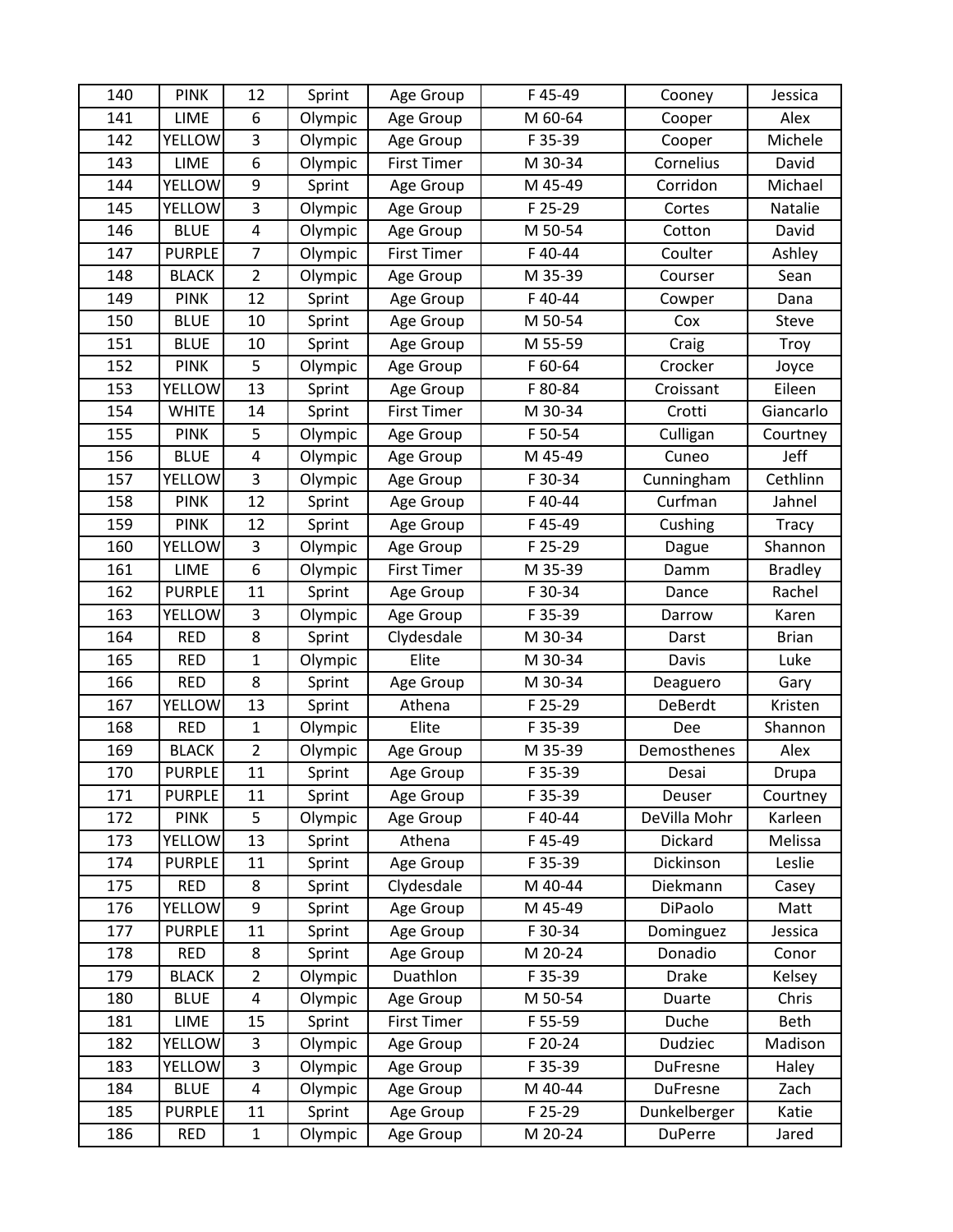| 187 | <b>PURPLE</b> | 11             | Sprint  | Age Group          | F 25-29 | Dworschack | Willa        |
|-----|---------------|----------------|---------|--------------------|---------|------------|--------------|
| 188 | LIME          | 6              | Olympic | <b>First Timer</b> | M 35-39 | Eckhart    | Kevin        |
| 189 | <b>PURPLE</b> | $\overline{7}$ | Olympic | <b>First Timer</b> | F40-44  | Eisenhard  | Megan        |
| 190 | <b>YELLOW</b> | 3              | Olympic | Age Group          | F 30-34 | Elmer      | Janelle      |
| 191 | <b>YELLOW</b> | 3              | Olympic | Age Group          | F 25-29 | Emanuelson | Erica        |
| 192 | LIME          | 6              | Olympic | <b>First Timer</b> | M 25-29 | Emeigh     | Neil         |
| 193 | <b>RED</b>    | 8              | Sprint  | Clydesdale         | M 45-49 | Erickson   | Joshua       |
| 194 | <b>BLUE</b>   | 4              | Olympic | Age Group          | M 50-54 | Ernst      | Markus       |
| 195 | <b>BLACK</b>  | $\overline{2}$ | Olympic | Duathlon           | M 30-34 | Erspamer   | Eric         |
| 196 | <b>BLUE</b>   | 4              | Olympic | Age Group          | M 50-54 | Esmond     | Scott        |
| 197 | <b>YELLOW</b> | 9              | Sprint  | Age Group          | M 35-39 | Estes      | John         |
| 198 | <b>PURPLE</b> | 11             | Sprint  | Age Group          | F 35-39 | Faling     | Daina        |
| 199 | <b>YELLOW</b> | 9              | Sprint  | Age Group          | M 45-49 | Fankhauser | Darren       |
| 200 | LIME          | 15             | Sprint  | <b>First Timer</b> | F 30-34 | Farley     | Chelsea      |
| 201 | <b>WHITE</b>  | 14             | Sprint  | <b>First Timer</b> | M 25-29 | Farrington | Jonathan     |
| 202 | <b>BLACK</b>  | $\overline{2}$ | Olympic | Age Group          | M 35-39 | Faurer     | Patrick      |
| 203 | YELLOW        | 3              | Olympic | Age Group          | F 25-29 | Ferramola  | Kirsten      |
| 204 | <b>PINK</b>   | 5              | Olympic | Age Group          | F40-44  | Fesler     | Amy          |
| 205 | <b>PURPLE</b> | $\overline{7}$ | Olympic | Aquabike           | M 55-59 | Fesler     | James        |
| 206 | <b>RED</b>    | $\mathbf 1$    | Olympic | Age Group          | M 25-29 | Finch      | John         |
| 207 | <b>LIME</b>   | 6              | Olympic | Age Group          | M 60-64 | Fisch      | Michael      |
| 208 | <b>PURPLE</b> | $\overline{7}$ | Olympic | Aquabike           | F40-44  | Fishburn   | Erin         |
| 209 | LIME          | 15             | Sprint  | <b>First Timer</b> | F 30-34 | Flanagan   | Angela       |
| 210 | <b>BLACK</b>  | $\overline{2}$ | Olympic | Duathlon           | F 30-34 | Flanagan   | Megan        |
| 211 | YELLOW        | 13             | Sprint  | Age Group          | F 50-54 | Florek     | CHristine    |
| 212 | <b>PURPLE</b> | $\overline{7}$ | Olympic | Aquabike           | M 65-69 | Folger     | Mark         |
| 213 | <b>RED</b>    | $\mathbf{1}$   | Olympic | Elite              | M 35-39 | Folts      | <b>Brian</b> |
| 214 | LIME          | 6              | Olympic | <b>First Timer</b> | M 40-44 | Forkner    | Benjamin     |
| 215 | <b>BLUE</b>   | 4              | Olympic | Age Group          | M 50-54 | Foster     | Tom          |
| 216 | <b>PURPLE</b> | $\overline{7}$ | Olympic | <b>First Timer</b> | F 25-29 | Foucault   | haley        |
| 217 | LIME          | 15             | Sprint  | <b>First Timer</b> | F 20-24 | Fountain   | Abigail      |
| 218 | <b>BLUE</b>   | 10             | Sprint  | Age Group          | M 55-59 | Fouse      | Erich        |
| 219 | <b>PINK</b>   | 12             | Sprint  | Age Group          | F45-49  | Fouse      | Hethyr       |
| 220 | <b>WHITE</b>  | 14             | Sprint  | First Timer        | M 25-29 | Francis    | Henry        |
| 221 | <b>PURPLE</b> | $\overline{7}$ | Olympic | <b>First Timer</b> | F 35-39 | Franklin   | Ashlee       |
| 222 | LIME          | 6              | Olympic | <b>First Timer</b> | M 30-34 | Franklin   | Danny        |
| 223 | <b>YELLOW</b> | 9              | Sprint  | Age Group          | M 45-49 | Fread      | Paul         |
| 224 | RED           | 8              | Sprint  | Age Group          | M 30-34 | Frechette  | Benjamin     |
| 225 | <b>PINK</b>   | 5              | Olympic | Age Group          | F 50-54 | Freeman    | Alison       |
| 226 | <b>BLUE</b>   | 4              | Olympic | Age Group          | M 55-59 | Freeman    | Andrew       |
| 227 | <b>YELLOW</b> | 3              | Olympic | Age Group          | F 30-34 | Freeman    | Kelsey       |
| 228 | <b>YELLOW</b> | 13             | Sprint  | Age Group          | F 60-64 | Freeman    | Lynn         |
| 229 | <b>BLUE</b>   | 10             | Sprint  | Age Group          | M 55-59 | Freer      | Kip          |
| 230 | <b>PURPLE</b> | 11             | Sprint  | Age Group          | F 35-39 | Fryer      | Lindsay      |
| 231 | <b>BLUE</b>   | 10             | Sprint  | Age Group          | M 55-59 | Fusella    | Doug         |
| 232 | <b>WHITE</b>  | 14             | Sprint  | First Timer        | M 25-29 | Gadow      | William      |
| 233 | YELLOW        | 13             | Sprint  | Age Group          | F 55-59 | Gaines     | Nancy        |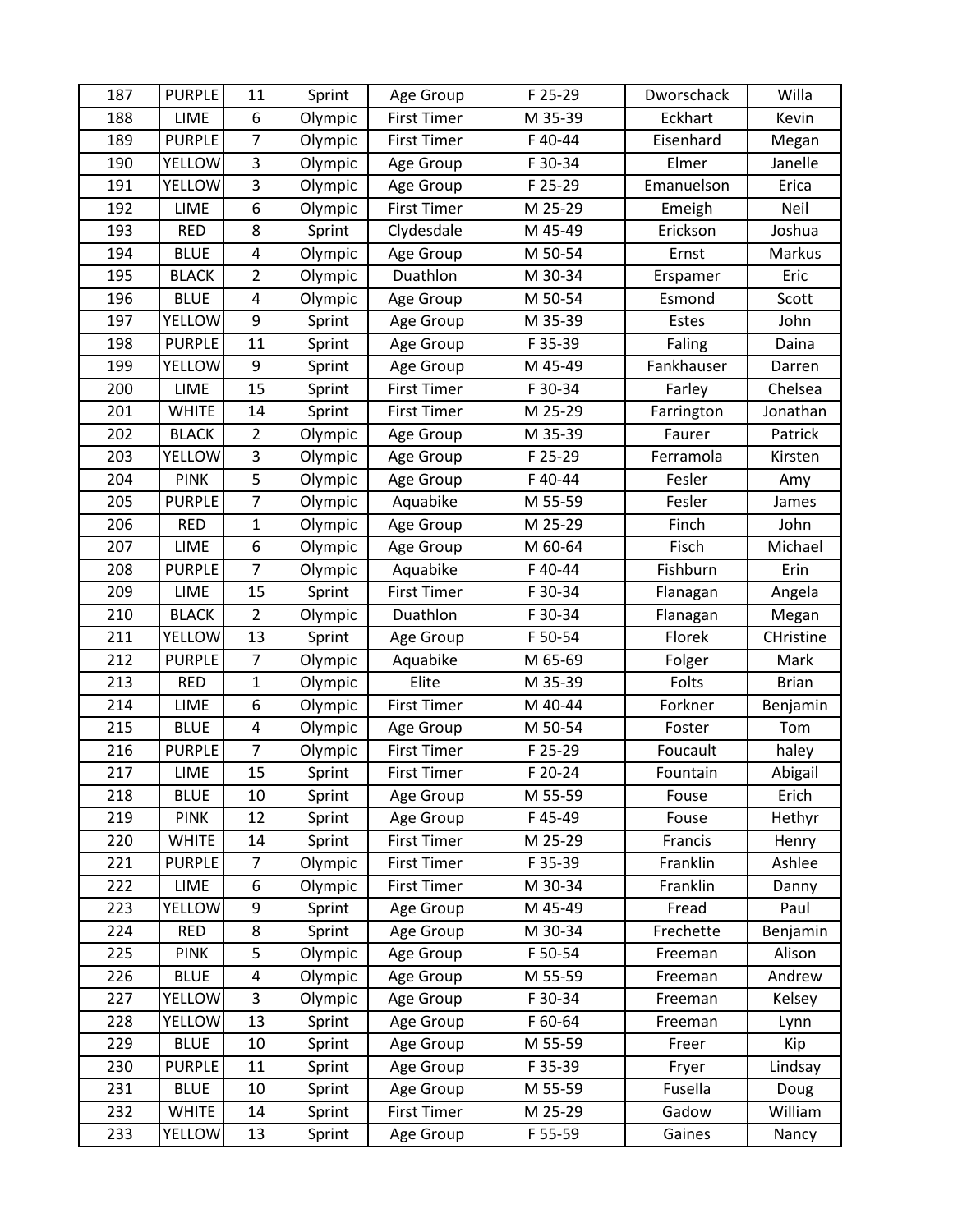| 234 | <b>LIME</b>   | 6                       | Olympic | <b>First Timer</b> | M 30-34 | Gallaway        | Trevor              |
|-----|---------------|-------------------------|---------|--------------------|---------|-----------------|---------------------|
| 235 | <b>PINK</b>   | 5                       | Olympic | Age Group          | F45-49  | Gates           | <b>Tiffany Anne</b> |
| 236 | <b>BLUE</b>   | 10                      | Sprint  | Age Group          | M 55-59 | Gauna           | Fernando            |
| 237 | <b>RED</b>    | 8                       | Sprint  | Age Group          | M 30-34 | Gauthier        | Kevin               |
| 238 | <b>PURPLE</b> | $\overline{7}$          | Olympic | <b>First Timer</b> | F 30-34 | Gean            | Michelle            |
| 239 | <b>PURPLE</b> | $\overline{7}$          | Olympic | <b>First Timer</b> | F 35-39 | George          | Olenka              |
| 240 | LIME          | 15                      | Sprint  | <b>First Timer</b> | F 35-39 | Gerard          | Lindsey             |
| 241 | <b>PURPLE</b> | 11                      | Sprint  | Age Group          | F 35-39 | Gertner         | Deborah             |
| 242 | <b>PURPLE</b> | 11                      | Sprint  | Age Group          | F 25-29 | Gharring        | Abby                |
| 243 | <b>WHITE</b>  | 14                      | Sprint  | <b>First Timer</b> | M 25-29 | Gharring        | <b>Brian</b>        |
| 244 | <b>PINK</b>   | 5                       | Olympic | Age Group          | F45-49  | Gilbert         | Tracy               |
| 245 | <b>PINK</b>   | 5                       | Olympic | Age Group          | F40-44  | Glassman        | Jessica             |
| 246 | <b>BLACK</b>  | $\overline{2}$          | Olympic | Age Group          | M 30-34 | Glick           | Jeremy              |
| 247 | <b>BLUE</b>   | 4                       | Olympic | Age Group          | M 55-59 | Godby           | Rob                 |
| 248 | <b>RED</b>    | 8                       | Sprint  | Clydesdale         | M 35-39 | Goebel          | Nathan              |
| 249 | <b>RED</b>    | 8                       | Sprint  | Age Group          | M 30-34 | Gonzalez        | Frank               |
| 250 | <b>PINK</b>   | 5                       | Olympic | Age Group          | F45-49  | Gonzalez Bryant | <b>Brandy</b>       |
| 251 | <b>YELLOW</b> | 9                       | Sprint  | Age Group          | M 40-44 | Gorbunov        | Evgeny              |
| 252 | <b>BLUE</b>   | 10                      | Sprint  | Age Group          | M 50-54 | Gough           | Kevin               |
| 253 | <b>YELLOW</b> | 3                       | Olympic | Age Group          | F 35-39 | Gould           | Jenna               |
| 254 | <b>PURPLE</b> | $\overline{7}$          | Olympic | <b>First Timer</b> | F 35-39 | Grange          | Leah                |
| 255 | <b>BLUE</b>   | 10                      | Sprint  | Age Group          | M 65-69 | Green           | David               |
| 256 | <b>RED</b>    | 8                       | Sprint  | Age Group          | M 30-34 | Griffin         | James               |
| 257 | <b>RED</b>    | 8                       | Sprint  | Clydesdale         | M 40-44 | Griffin         | Scott               |
| 258 | <b>PINK</b>   | 12                      | Sprint  | Age Group          | F45-49  | Griffiths       | Jessica             |
| 259 | <b>BLUE</b>   | 10                      | Sprint  | Age Group          | M 55-59 | Gross           | William             |
| 260 | <b>PINK</b>   | 5                       | Olympic | Age Group          | F40-44  | Grovo           | Denise              |
| 261 | <b>RED</b>    | 8                       | Sprint  | Age Group          | M 25-29 | Guinn           | Russell             |
| 262 | LIME          | 15                      | Sprint  | <b>First Timer</b> | F40-44  | Gunn            | Kathryn             |
| 263 | YELLOW        | 9                       | Sprint  | Age Group          | M 45-49 | Guthman         | Jason               |
| 264 | <b>BLUE</b>   | $\overline{\mathbf{4}}$ | Olympic | Age Group          | M 55-59 | Gutierrez       | lan                 |
| 265 | <b>WHITE</b>  | 14                      | Sprint  | <b>First Timer</b> | M 45-49 | Gutierrez       | Sergio              |
| 266 | <b>PINK</b>   | 5                       | Olympic | Age Group          | F40-44  | Guzzardo        | Amber               |
| 267 | <b>BLUE</b>   | 10                      | Sprint  | Age Group          | M 55-59 | Hadden          | Doug                |
| 268 | <b>BLUE</b>   | 10                      | Sprint  | Age Group          | M 55-59 | Hagee           | Jeff                |
| 269 | <b>RED</b>    | 8                       | Sprint  | Clydesdale         | M 30-34 | Hall            | Riley               |
| 270 | <b>PINK</b>   | 5                       | Olympic | Age Group          | F45-49  | Halldorson      | Heather             |
| 271 | <b>YELLOW</b> | 13                      | Sprint  | Age Group          | F 55-59 | Hamann          | Holly               |
| 272 | LIME          | 6                       | Olympic | Age Group          | M 60-64 | Hanlon          | Mark                |
| 273 | <b>RED</b>    | 1                       | Olympic | Age Group          | M 25-29 | Hansen          | Michael             |
| 274 | <b>BLUE</b>   | 4                       | Olympic | Age Group          | M 50-54 | Hare            | Jeff                |
| 275 | LIME          | 15                      | Sprint  | <b>First Timer</b> | F 35-39 | Harper          | Dustin              |
| 276 | <b>PINK</b>   | 5                       | Olympic | Age Group          | F40-44  | Harris          | Elizabeth           |
| 277 | YELLOW        | 9                       | Sprint  | Age Group          | M 45-49 | Harris          | Rocky               |
| 278 | <b>WHITE</b>  | 14                      | Sprint  | First Timer        | M 35-39 | Hartwick        | Alek                |
| 279 | <b>YELLOW</b> | 13                      | Sprint  | Athena             | F 35-39 | Hasbrouck       | Luanne              |
| 280 | LIME          | 15                      | Sprint  | <b>First Timer</b> | F 25-29 | Hasson          | Tori                |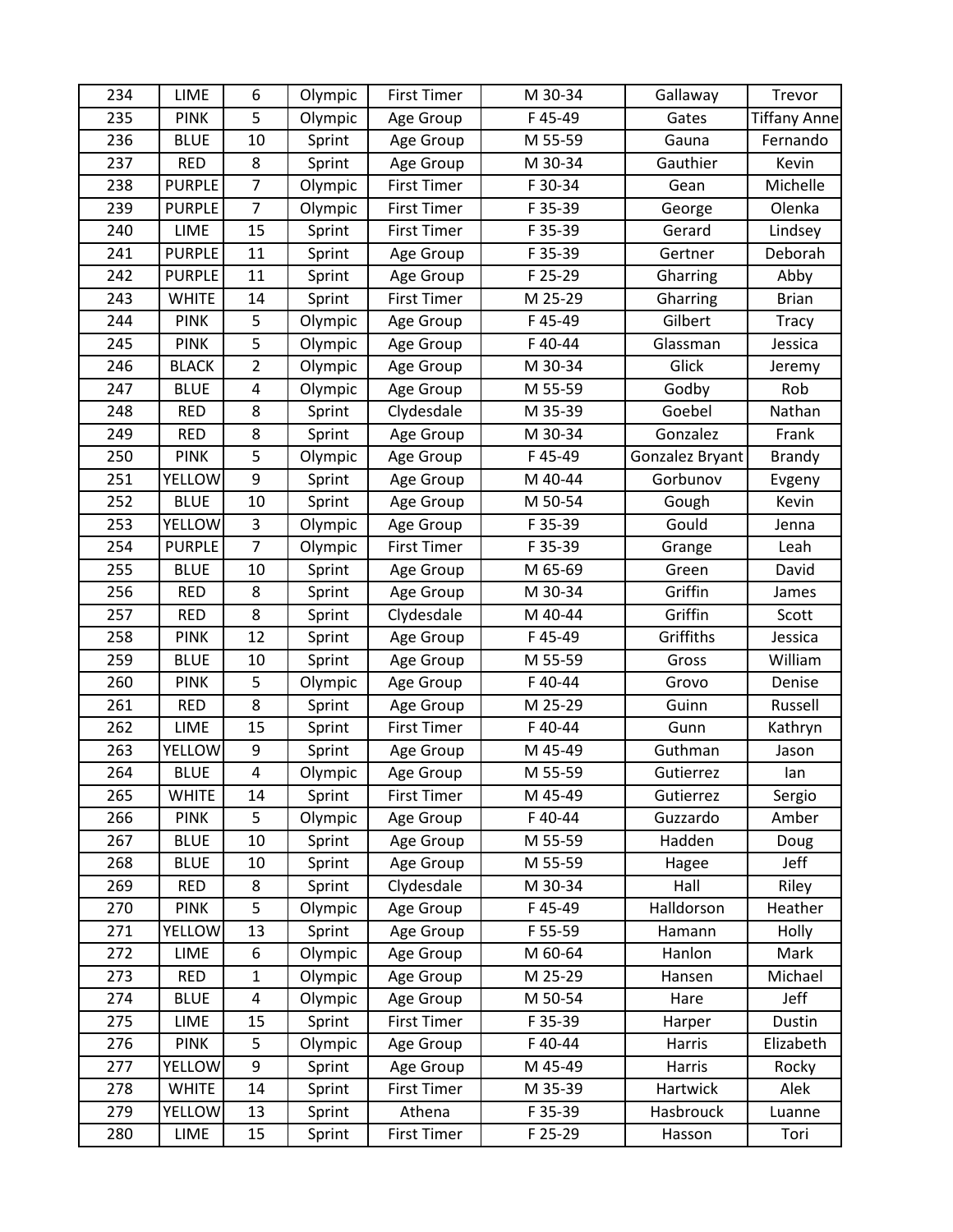| 281 | <b>PINK</b>   | 12                      | Sprint  | Age Group          | F 40-44 | Hauschulz     | Jessica   |
|-----|---------------|-------------------------|---------|--------------------|---------|---------------|-----------|
| 282 | <b>PINK</b>   | 5                       | Olympic | Age Group          | F 45-49 | Hawkins Klein | Kaitlyn   |
| 283 | <b>PURPLE</b> | $\overline{7}$          | Olympic | <b>First Timer</b> | F 20-24 | Hayes         | Elizabeth |
| 284 | <b>PURPLE</b> | $\overline{7}$          | Olympic | <b>First Timer</b> | F 25-29 | Heck          | Mary      |
| 285 | LIME          | 6                       | Olympic | Age Group          | M 60-64 | Hedlund       | Roger     |
| 286 | <b>WHITE</b>  | 14                      | Sprint  | <b>First Timer</b> | M 30-34 | Heether       | Dan       |
| 287 | <b>RED</b>    | 8                       | Sprint  | Age Group          | M 30-34 | Heffernan     | Tyler     |
| 288 | <b>PINK</b>   | 5                       | Olympic | Age Group          | F 50-54 | Hennion       | Amy       |
| 289 | <b>BLUE</b>   | $\overline{4}$          | Olympic | Age Group          | M 40-44 | Henry         | Marshall  |
| 290 | <b>RED</b>    | $\mathbf{1}$            | Olympic | Age Group          | M 25-29 | Herrington    | Anthony   |
| 291 | <b>BLUE</b>   | 10                      | Sprint  | Age Group          | M 60-64 | Hescheles     | Charles   |
| 292 | <b>BLUE</b>   | 10                      | Sprint  | Age Group          | M 65-69 | Hesemann      | Tom       |
| 293 | <b>WHITE</b>  | 14                      | Sprint  | <b>First Timer</b> | M 20-24 | Heudebourg    | Max       |
| 294 | <b>WHITE</b>  | 14                      | Sprint  | <b>First Timer</b> | M 40-44 | Hieb          | Patrick   |
| 295 | <b>PINK</b>   | 12                      | Sprint  | Age Group          | F45-49  | Hill          | Stephanie |
| 296 | <b>PINK</b>   | 5                       | Olympic | Age Group          | F40-44  | Hodge         | Christeen |
| 297 | <b>BLUE</b>   | $\overline{\mathbf{4}}$ | Olympic | Age Group          | M 40-44 | Hodgman       | Daniel    |
| 298 | YELLOW        | 13                      | Sprint  | Age Group          | F 50-54 | Hoenig        | Laura     |
| 299 | <b>BLUE</b>   | $\overline{4}$          | Olympic | Age Group          | M 40-44 | Hofstra       | Kevin     |
| 300 | <b>YELLOW</b> | 13                      | Sprint  | Age Group          | F 55-59 | Hoftiezer     | Mary      |
| 301 | YELLOW        | 9                       | Sprint  | Age Group          | M 40-44 | Hogan         | Kevin     |
| 302 | <b>PINK</b>   | 12                      | Sprint  | Age Group          | F40-44  | Hokanson      | Alyssa    |
| 303 | <b>PURPLE</b> | 11                      | Sprint  | Age Group          | F 35-39 | Hollenbaugh   | Melissa   |
| 304 | <b>YELLOW</b> | 13                      | Sprint  | Age Group          | F 50-54 | Holmes        | Erika     |
| 305 | <b>BLUE</b>   | $\overline{\mathbf{4}}$ | Olympic | Age Group          | M 50-54 | Hornsby       | Chris     |
| 306 | <b>LIME</b>   | 15                      | Sprint  | <b>First Timer</b> | F40-44  | Horst         | Lara      |
| 307 | <b>YELLOW</b> | 9                       | Sprint  | Age Group          | M 40-44 | Hotta         | Yasufumi  |
| 308 | <b>BLACK</b>  | $\overline{2}$          | Olympic | Duathlon           | F 30-34 | Howard        | Arianna   |
| 309 | <b>WHITE</b>  | 14                      | Sprint  | <b>First Timer</b> | M 45-49 | Howerton      | Mat       |
| 310 | <b>PURPLE</b> | 11                      | Sprint  | Age Group          | F 30-34 | Hrinko        | Alisha    |
| 311 | <b>BLACK</b>  | $\overline{2}$          | Olympic | Clydesdale         | M 35-39 | Hrinko        | William   |
| 312 | <b>RED</b>    | 1                       | Olympic | Elite              | F 30-34 | Hudacek       | Tyler     |
| 313 | <b>BLUE</b>   | $\overline{\mathbf{4}}$ | Olympic | Age Group          | M 50-54 | Hudson        | Larry     |
| 314 | <b>PINK</b>   | 12                      | Sprint  | Age Group          | F40-44  | Hummer        | Kathryn   |
| 315 | <b>PURPLE</b> | $\overline{7}$          | Olympic | Aquabike           | F 50-54 | Hunsinger     | Dana      |
| 316 | <b>BLACK</b>  | $\overline{2}$          | Olympic | Duathlon           | F 50-54 | Hutson        | Deb       |
| 317 | <b>PINK</b>   | 5                       | Olympic | Age Group          | F45-49  | Hutton        | Kimberly  |
| 318 | <b>YELLOW</b> | 13                      | Sprint  | Age Group          | F 55-59 | Hyatt         | Deb       |
| 319 | <b>PURPLE</b> | $\overline{7}$          | Olympic | Aquabike           | M 20-24 | Hybinette     | Sven      |
| 320 | <b>YELLOW</b> | 3                       | Olympic | Age Group          | F 20-24 | Hyde          | Kellie    |
| 321 | <b>PINK</b>   | 12                      | Sprint  | Age Group          | F40-44  | Jenkins       | Katie     |
| 322 | <b>RED</b>    | $\mathbf{1}$            | Olympic | Age Group          | M 20-24 | Jeschke       | Nathan    |
| 323 | YELLOW        | 9                       | Sprint  | Age Group          | M 35-39 | Johnson       | Jacob     |
| 324 | <b>BLACK</b>  | $\overline{2}$          | Olympic | Duathlon           | F 35-39 | Johnson       | Jessica   |
| 325 | <b>PURPLE</b> | 11                      | Sprint  | Age Group          | F 30-34 | Jones         | Casey     |
| 326 | <b>BLUE</b>   | 4                       | Olympic | Age Group          | M 40-44 | Jones         | Greg      |
| 327 | <b>BLUE</b>   | 4                       | Olympic | Age Group          | M 40-44 | Jones         | Mark      |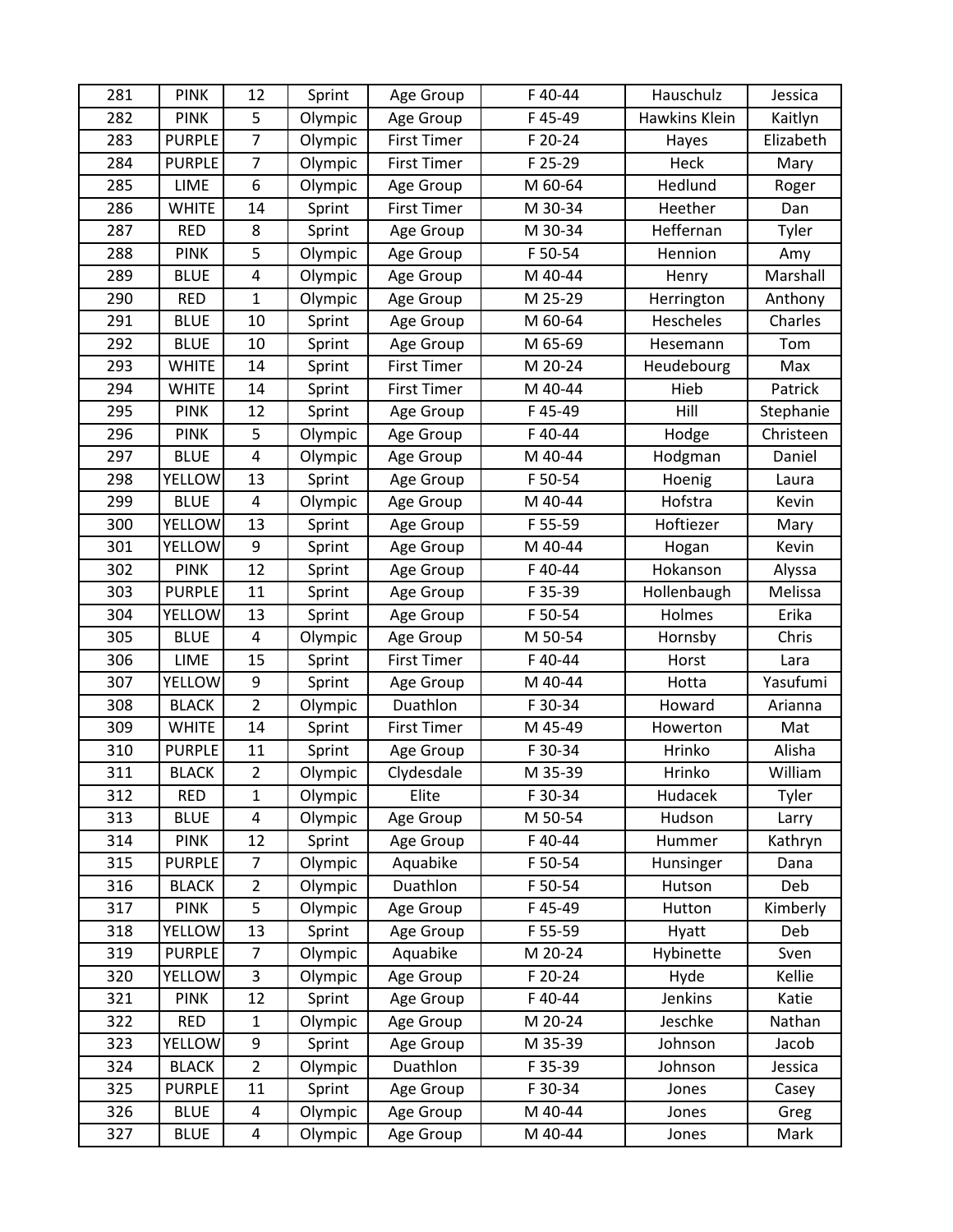| 328 | LIME          | 6              | Olympic | Age Group          | M 60-64 | Jones         | Michael      |
|-----|---------------|----------------|---------|--------------------|---------|---------------|--------------|
| 329 | <b>YELLOW</b> | 13             | Sprint  | Athena             | F 35-39 | Jones         | Rebecca      |
| 330 | <b>YELLOW</b> | 9              | Sprint  | Age Group          | M 35-39 | Jones         | Scott        |
| 331 | <b>PINK</b>   | 12             | Sprint  | Age Group          | F40-44  | Jones         | Sheryl       |
| 332 | <b>BLUE</b>   | 10             | Sprint  | Age Group          | M 50-54 | Jones         | Stephen      |
| 333 | <b>PINK</b>   | 5              | Olympic | Age Group          | F 50-54 | Kachinsky     | Christine    |
| 334 | <b>YELLOW</b> | 3              | Olympic | Age Group          | F 30-34 | Kane          | Amelia       |
| 335 | <b>PURPLE</b> | $\overline{7}$ | Olympic | <b>First Timer</b> | F 35-39 | Karutis       | Kayleigh     |
| 336 | <b>PURPLE</b> | $\overline{7}$ | Olympic | Aquabike           | M 50-54 | Kasten        | Chris        |
| 337 | <b>RED</b>    | $\mathbf 1$    | Olympic | Age Group          | M 25-29 | Katsiotis     | Nicholas     |
| 338 | <b>PURPLE</b> | $\overline{7}$ | Olympic | <b>First Timer</b> | F 30-34 | Katzenbach    | Elizabeth    |
| 339 | YELLOW        | 13             | Sprint  | Athena             | F40-44  | Kauvar        | Lauren       |
| 340 | YELLOW        | 3              | Olympic | Age Group          | F 35-39 | Keane         | Erin         |
| 341 | <b>PINK</b>   | 5              | Olympic | Age Group          | F 50-54 | Keiser        | Christi      |
| 342 | <b>RED</b>    | 8              | Sprint  | Clydesdale         | M 55-59 | Keller        | Erik         |
| 343 | YELLOW        | 9              | Sprint  | Age Group          | M 35-39 | Kelly         | Aaron        |
| 344 | <b>PINK</b>   | 12             | Sprint  | Age Group          | F40-44  | Kepler        | Hailey       |
| 345 | <b>PURPLE</b> | $\overline{7}$ | Olympic | <b>First Timer</b> | F 25-29 | Ketzenbarger  | Gabi         |
| 346 | <b>RED</b>    | $\mathbf{1}$   | Olympic | Age Group          | M 25-29 | Kielman       | Joshua       |
| 347 | <b>PURPLE</b> | 11             | Sprint  | Age Group          | F 20-24 | Kinsey        | Greta        |
| 348 | <b>PINK</b>   | 12             | Sprint  | Age Group          | F45-49  | Kinsley       | <b>Tracy</b> |
| 349 | <b>BLUE</b>   | 10             | Sprint  | Age Group          | M 55-59 | Klein         | Michael      |
| 350 | YELLOW        | 9              | Sprint  | Age Group          | M 45-49 | Kobler        | Dan          |
| 351 | <b>BLUE</b>   | 10             | Sprint  | Age Group          | M 50-54 | Kohl          | Mark         |
| 352 | <b>RED</b>    | $\mathbf{1}$   | Olympic | Elite              | M 50-54 | Konczak       | Kevin        |
| 353 | <b>RED</b>    | $\mathbf 1$    | Olympic | Elite              | M 50-54 | Konczak       | Kevin        |
| 354 | <b>PINK</b>   | 5              | Olympic | Athena             | F 30-34 | Kondrachuk    | Megan        |
| 355 | LIME          | 6              | Olympic | <b>First Timer</b> | M 30-34 | Kozberg       | Joshua       |
| 356 | LIME          | 6              | Olympic | <b>First Timer</b> | M 25-29 | Krautkramer   | Spencer      |
| 357 | YELLOW        | 13             | Sprint  | Age Group          | F 55-59 | Kruse         | Nancy        |
| 358 | LIME          | 15             | Sprint  | <b>First Timer</b> | F40-44  | Kruszewski    | Allison      |
| 359 | <b>BLACK</b>  | $\overline{2}$ | Olympic | Age Group          | M 30-34 | Krysl         | Ryan         |
| 360 | <b>BLACK</b>  | $\overline{2}$ | Olympic | Age Group          | M 30-34 | Kumler        | Andrew       |
| 361 | <b>PURPLE</b> | 11             | Sprint  | Age Group          | F 30-34 | Kumler        | Christina    |
| 362 | <b>PURPLE</b> | 11             | Sprint  | Age Group          | F 30-34 | <b>Kusick</b> | Breonna      |
| 363 | <b>YELLOW</b> | 9              | Sprint  | Age Group          | M 35-39 | Lanier        | Eric         |
| 364 | <b>BLACK</b>  | $\overline{2}$ | Olympic | Duathlon           | F 35-39 | Lantzy        | Laura        |
| 365 | <b>BLACK</b>  | $\overline{2}$ | Olympic | Age Group          | M 35-39 | Lapiere       | Simon        |
| 366 | YELLOW        | 3              | Olympic | Age Group          | F 30-34 | LaPointe      | Jaclyn       |
| 367 | <b>YELLOW</b> | 13             | Sprint  | Athena             | F40-44  | Larson        | Kim          |
| 368 | <b>PINK</b>   | 12             | Sprint  | Age Group          | F40-44  | Laski         | Laura        |
| 369 | <b>PURPLE</b> | $\overline{7}$ | Olympic | <b>First Timer</b> | F 25-29 | Latimer       | Julia        |
| 370 | <b>PURPLE</b> | $\overline{7}$ | Olympic | <b>First Timer</b> | F 25-29 | Latta         | Caitlin      |
| 371 | <b>BLUE</b>   | 4              | Olympic | Age Group          | M 40-44 | Lawson        | Marcos       |
| 372 | <b>BLACK</b>  | $\overline{2}$ | Olympic | Age Group          | M 30-34 | LeBlanc       | Marc-Andre   |
| 373 | <b>BLUE</b>   | 4              | Olympic | Age Group          | M 40-44 | Lee           | Dave         |
| 374 | <b>YELLOW</b> | 9              | Sprint  | Age Group          | M 35-39 | Lehman        | Kyle         |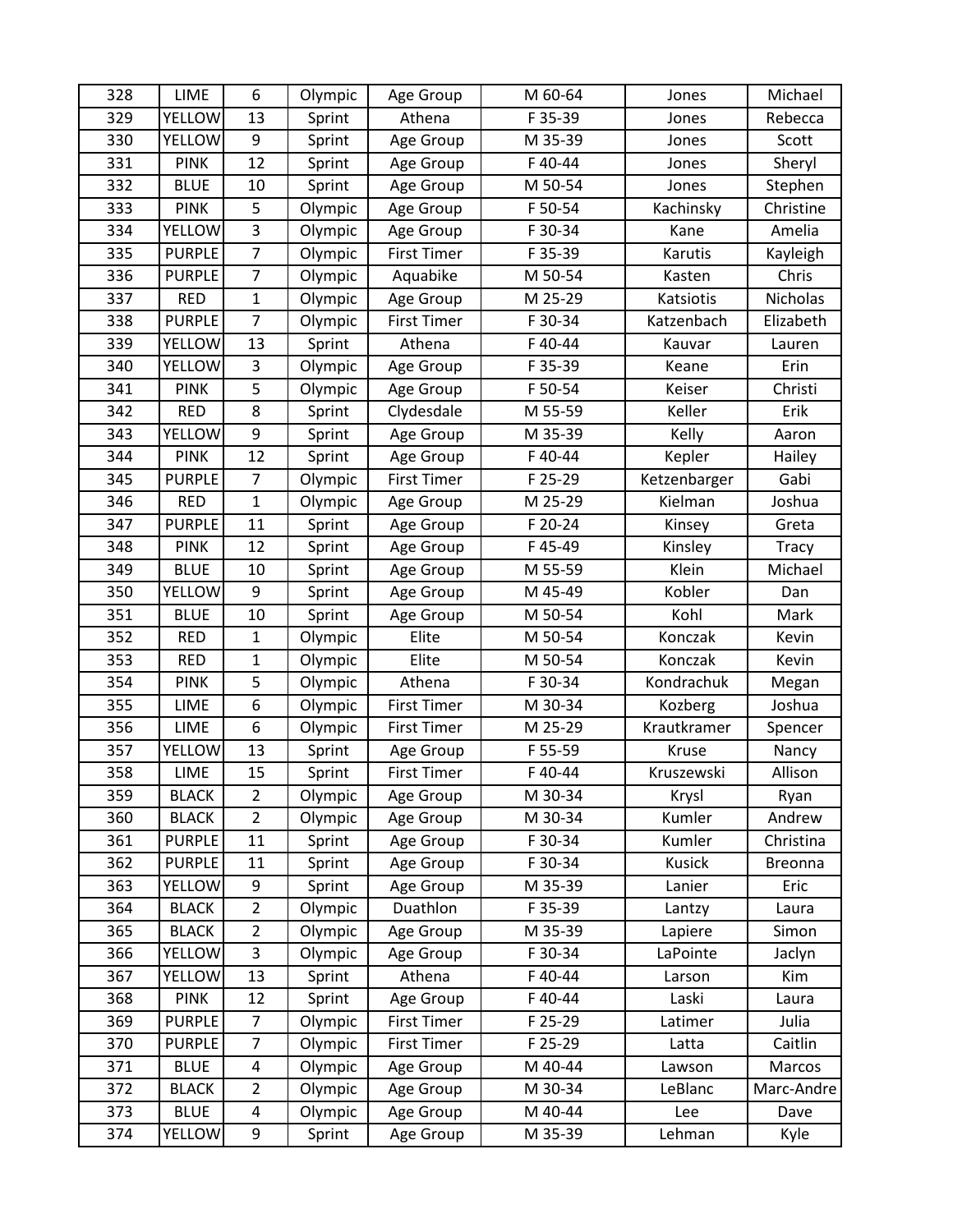| 375 | <b>BLACK</b>  | $\overline{2}$          | Olympic | Age Group          | M 35-39 | Leigh         | Matthew        |
|-----|---------------|-------------------------|---------|--------------------|---------|---------------|----------------|
| 376 | <b>YELLOW</b> | 3                       | Olympic | Age Group          | F 30-34 | Lelek         | Kate           |
| 377 | LIME          | 15                      | Sprint  | <b>First Timer</b> | F 25-29 | Lemieux       | Lauren         |
| 378 | <b>YELLOW</b> | 3                       | Olympic | Age Group          | F 30-34 | Lenowicz      | Michelle       |
| 379 | <b>BLACK</b>  | $\overline{2}$          | Olympic | Age Group          | M 35-39 | Lillie        | Peter          |
| 380 | <b>WHITE</b>  | 14                      | Sprint  | <b>First Timer</b> | M 35-39 | Lindsey       | Travis         |
| 381 | <b>PURPLE</b> | 11                      | Sprint  | Age Group          | F 25-29 | Lindsey       | Victoria       |
| 382 | <b>BLACK</b>  | $\overline{2}$          | Olympic | Duathlon           | M 45-49 | Linehan       | Sean           |
| 383 | <b>RED</b>    | 8                       | Sprint  | Clydesdale         | M 30-34 | Link          | Jerome         |
| 384 | <b>PINK</b>   | 5                       | Olympic | Athena             | F45-49  | Little        | Kara-lyn       |
| 385 | <b>YELLOW</b> | 3                       | Olympic | Age Group          | F 30-34 | Loeck         | Elisabeth      |
| 386 | <b>WHITE</b>  | 14                      | Sprint  | <b>First Timer</b> | M 20-24 | Londa         | Jacob          |
| 387 | <b>BLUE</b>   | 10                      | Sprint  | Age Group          | M 60-64 | Long          | Eric           |
| 388 | <b>WHITE</b>  | 14                      | Sprint  | <b>First Timer</b> | M 30-34 | Long          | Matt           |
| 389 | <b>BLACK</b>  | $\overline{2}$          | Olympic | Age Group          | M 30-34 | Looney        | Zach           |
| 390 | <b>PURPLE</b> | 11                      | Sprint  | Age Group          | F 35-39 | Lopez         | Karine         |
| 391 | <b>RED</b>    | $\mathbf{1}$            | Olympic | Age Group          | M 20-24 | Lowrance      | Colin          |
| 392 | <b>BLACK</b>  | $\overline{2}$          | Olympic | Duathlon           | F 30-34 | Lucero        | Carly          |
| 393 | <b>PURPLE</b> | $\overline{7}$          | Olympic | Aquabike           | M 60-64 | Lundt         | Tim            |
| 394 | <b>PURPLE</b> | 11                      | Sprint  | Age Group          | F 20-24 | Lyles         | Chloe          |
| 395 | YELLOW        | 13                      | Sprint  | Age Group          | F 55-59 | Maccherola    | <b>Tracy</b>   |
| 396 | LIME          | 15                      | Sprint  | <b>First Timer</b> | F 35-39 | Macedo        | Lisa           |
| 397 | <b>PURPLE</b> | $\overline{7}$          | Olympic | Aquabike           | M 60-64 | MacLaughlin   | Scott          |
| 398 | <b>YELLOW</b> | 13                      | Sprint  | Age Group          | F 55-59 | Mahnken       | Sydney         |
| 399 | <b>WHITE</b>  | 14                      | Sprint  | <b>First Timer</b> | M 35-39 | Major         | Taylor         |
| 400 | YELLOW        | 3                       | Olympic | Age Group          | F 30-34 | Mancino       | Kate           |
| 401 | <b>BLUE</b>   | $\overline{\mathbf{4}}$ | Olympic | Age Group          | M 50-54 | Mang          | Tim            |
| 402 | YELLOW        | 9                       | Sprint  | Age Group          | M 45-49 | Mangus        | Gerald         |
| 403 | <b>YELLOW</b> | 9                       | Sprint  | Age Group          | M 35-39 | Manning       | Joshua         |
| 404 | <b>BLACK</b>  | $\overline{2}$          | Olympic | Duathlon           | F 35-39 | Manning       | Kayla          |
| 405 | <b>BLUE</b>   | 10                      | Sprint  | Age Group          | M 65-69 | Mantell       | Jim            |
| 406 | LIME          | 15                      | Sprint  | <b>First Timer</b> | F 30-34 | Marchetto     | Hannah         |
| 407 | <b>YELLOW</b> | 3                       | Olympic | Age Group          | F 30-34 | Markos        | Agnes          |
| 408 | <b>YELLOW</b> | 3                       | Olympic | Age Group          | F 30-34 | Markos        | Kathrin        |
| 409 | <b>BLUE</b>   | $\overline{\mathbf{4}}$ | Olympic | Age Group          | M 40-44 | Martin        | <b>Bradley</b> |
| 410 | <b>BLACK</b>  | $\overline{2}$          | Olympic | Age Group          | M 30-34 | Marz          | Jake           |
| 411 | <b>BLACK</b>  | $\overline{2}$          | Olympic | Duathlon           | F45-49  | Mash          | Jeremy         |
| 412 | <b>PINK</b>   | 5                       | Olympic | Age Group          | F45-49  | Mason         | Stephanie      |
| 413 | LIME          | 6                       | Olympic | <b>First Timer</b> | M 25-29 | Matsushima    | Drew           |
| 414 | <b>PINK</b>   | 12                      | Sprint  | Age Group          | F40-44  | McCann        | Elizabeth      |
| 415 | <b>YELLOW</b> | 9                       | Sprint  | Age Group          | M 35-39 | McCann        | Staughton      |
| 416 | <b>WHITE</b>  | 14                      | Sprint  | <b>First Timer</b> | M 55-59 | McCarthy II   | Michael        |
| 417 | LIME          | 6                       | Olympic | <b>First Timer</b> | M 35-39 | McCormick     | Devin          |
| 418 | <b>YELLOW</b> | 3                       | Olympic | Age Group          | F 30-34 | McCoy         | Haley          |
| 419 | <b>BLACK</b>  | $\overline{2}$          | Olympic | Age Group          | M 30-34 | McCoy         | Jonathan       |
| 420 | <b>RED</b>    | 8                       | Sprint  | Age Group          | M 30-34 | McCoy-Simmons | Connor         |
| 421 | <b>BLACK</b>  | $\overline{2}$          | Olympic | Duathlon           | F 25-29 | McCullough    | Erin           |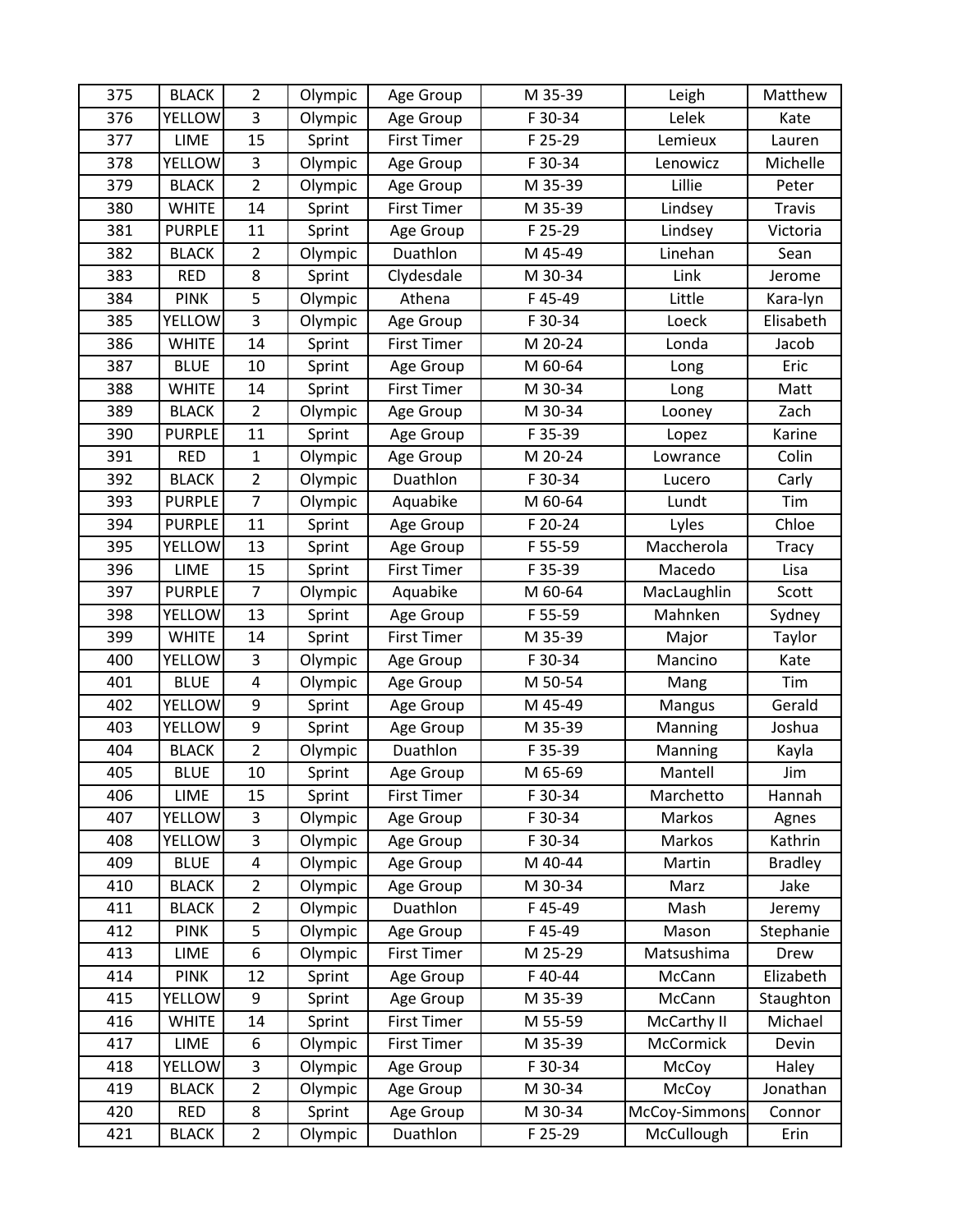| 422 | <b>PINK</b>   | 12                      | Sprint  | Age Group          | F 40-44 | McFarlin     | Tara         |
|-----|---------------|-------------------------|---------|--------------------|---------|--------------|--------------|
| 423 | <b>PINK</b>   | 5                       | Olympic | Age Group          | F 45-49 | McGrath      | Debbie       |
| 424 | <b>BLUE</b>   | $\pmb{4}$               | Olympic | Age Group          | M 50-54 | McGrath      | Stewart      |
| 425 | <b>BLACK</b>  | $\overline{2}$          | Olympic | Age Group          | M 30-34 | McHugh       | Jack         |
| 426 | <b>PURPLE</b> | $\overline{7}$          | Olympic | Aquabike           | M 40-44 | McKelvey     | Sean         |
| 427 | <b>BLUE</b>   | 10                      | Sprint  | Age Group          | M 60-64 | McLaughlin   | Neal         |
| 428 | <b>BLUE</b>   | 10                      | Sprint  | Age Group          | M 60-64 | McMahon      | Dan          |
| 429 | <b>YELLOW</b> | 13                      | Sprint  | Age Group          | F 50-54 | McManus      | Kimberly     |
| 430 | <b>PURPLE</b> | 11                      | Sprint  | Age Group          | F 35-39 | Mehta        | Pooja        |
| 431 | <b>BLUE</b>   | 4                       | Olympic | Age Group          | M 45-49 | Mendez       | Louis        |
| 432 | <b>PINK</b>   | 12                      | Sprint  | Age Group          | F40-44  | Meyer        | Carrie       |
| 433 | YELLOW        | 9                       | Sprint  | Age Group          | M 45-49 | Meyer        | Chris        |
| 434 | YELLOW        | 3                       | Olympic | Age Group          | F 20-24 | Miller       | Grace        |
| 435 | YELLOW        | 13                      | Sprint  | Age Group          | F 55-59 | Miller       | Kirsten      |
| 436 | <b>PINK</b>   | 12                      | Sprint  | Age Group          | F45-49  | Minkel       | Monica       |
| 437 | <b>PURPLE</b> | 11                      | Sprint  | Age Group          | F 25-29 | Mitchell     | Heather      |
| 438 | YELLOW        | 9                       | Sprint  | Age Group          | M 40-44 | Molina       | Tony         |
| 439 | LIME          | 15                      | Sprint  | <b>First Timer</b> | F 40-44 | Montero      | Charlotte    |
| 440 | <b>PINK</b>   | 12                      | Sprint  | Age Group          | F45-49  | Moore        | Jennifer     |
| 441 | <b>YELLOW</b> | 9                       | Sprint  | Age Group          | M 35-39 | Moore        | Thomas       |
| 442 | <b>BLUE</b>   | $\overline{\mathbf{4}}$ | Olympic | Age Group          | M 40-44 | Moorer       | Jeremiah     |
| 443 | <b>LIME</b>   | 15                      | Sprint  | <b>First Timer</b> | F 25-29 | Moran        | Colleen      |
| 444 | <b>BLUE</b>   | 4                       | Olympic | Age Group          | M 50-54 | Moran        | Greg         |
| 445 | <b>BLUE</b>   | $\overline{\mathbf{4}}$ | Olympic | Age Group          | M 55-59 | Morgan       | Richard      |
| 446 | <b>PINK</b>   | 5                       | Olympic | Age Group          | F 50-54 | Morrell      | Tatiana      |
| 447 | <b>PURPLE</b> | $\overline{7}$          | Olympic | <b>First Timer</b> | F 15-19 | Morrin       | Madi         |
| 448 | <b>YELLOW</b> | 9                       | Sprint  | Age Group          | M 35-39 | Morris       | <b>Brad</b>  |
| 449 | YELLOW        | 13                      | Sprint  | Age Group          | F 50-54 | Morris       | Suzy         |
| 450 | <b>PINK</b>   | 12                      | Sprint  | Age Group          | F40-44  | Morrone      | Courtney     |
| 451 | <b>RED</b>    | $\mathbf{1}$            | Olympic | Elite              | M 30-34 | Mott         | Jim          |
| 452 | <b>BLUE</b>   | 10                      | Sprint  | Age Group          | M 55-59 | Moyer        | Mike         |
| 453 | <b>PURPLE</b> | 11                      | Sprint  | Age Group          | F 35-39 | Muno         | Ali          |
| 454 | <b>WHITE</b>  | 14                      | Sprint  | <b>First Timer</b> | M 35-39 | Murphy       | Patrick      |
| 455 | <b>BLUE</b>   | 10                      | Sprint  | Age Group          | M 50-54 | Murphy       | Seth         |
| 456 | <b>YELLOW</b> | 13                      | Sprint  | Athena             | F 35-39 | Murr         | Sarah        |
| 457 | <b>PINK</b>   | 12                      | Sprint  | Age Group          | F40-44  | <b>Myers</b> | Kristy       |
| 458 | <b>YELLOW</b> | 3                       | Olympic | Age Group          | F 35-39 | Navarre      | Jodie        |
| 459 | <b>RED</b>    | 8                       | Sprint  | Age Group          | M 20-24 | Nelson       | <b>Brock</b> |
| 460 | <b>YELLOW</b> | 13                      | Sprint  | Athena             | F 50-54 | Nelson       | Heidi        |
| 461 | <b>RED</b>    | 8                       | Sprint  | Clydesdale         | M 55-59 | Nelson       | Mark         |
| 462 | <b>RED</b>    | 8                       | Sprint  | Clydesdale         | M 20-24 | Nelson       | Parker       |
| 463 | YELLOW        | 13                      | Sprint  | Age Group          | F 60-64 | Newland      | Jeanne       |
| 464 | LIME          | 15                      | Sprint  | <b>First Timer</b> | F 30-34 | Nix          | Taylor       |
| 465 | <b>YELLOW</b> | 9                       | Sprint  | Age Group          | M 35-39 | Nollen       | Jeff         |
| 466 | LIME          | 15                      | Sprint  | <b>First Timer</b> | F 35-39 | Nylaan       | Whitney      |
| 467 | <b>RED</b>    | 8                       | Sprint  | Elite              | F 25-29 | O'Donnell    | Ali          |
| 468 | <b>WHITE</b>  | 14                      | Sprint  | <b>First Timer</b> | M 30-34 | Olds         | Louis        |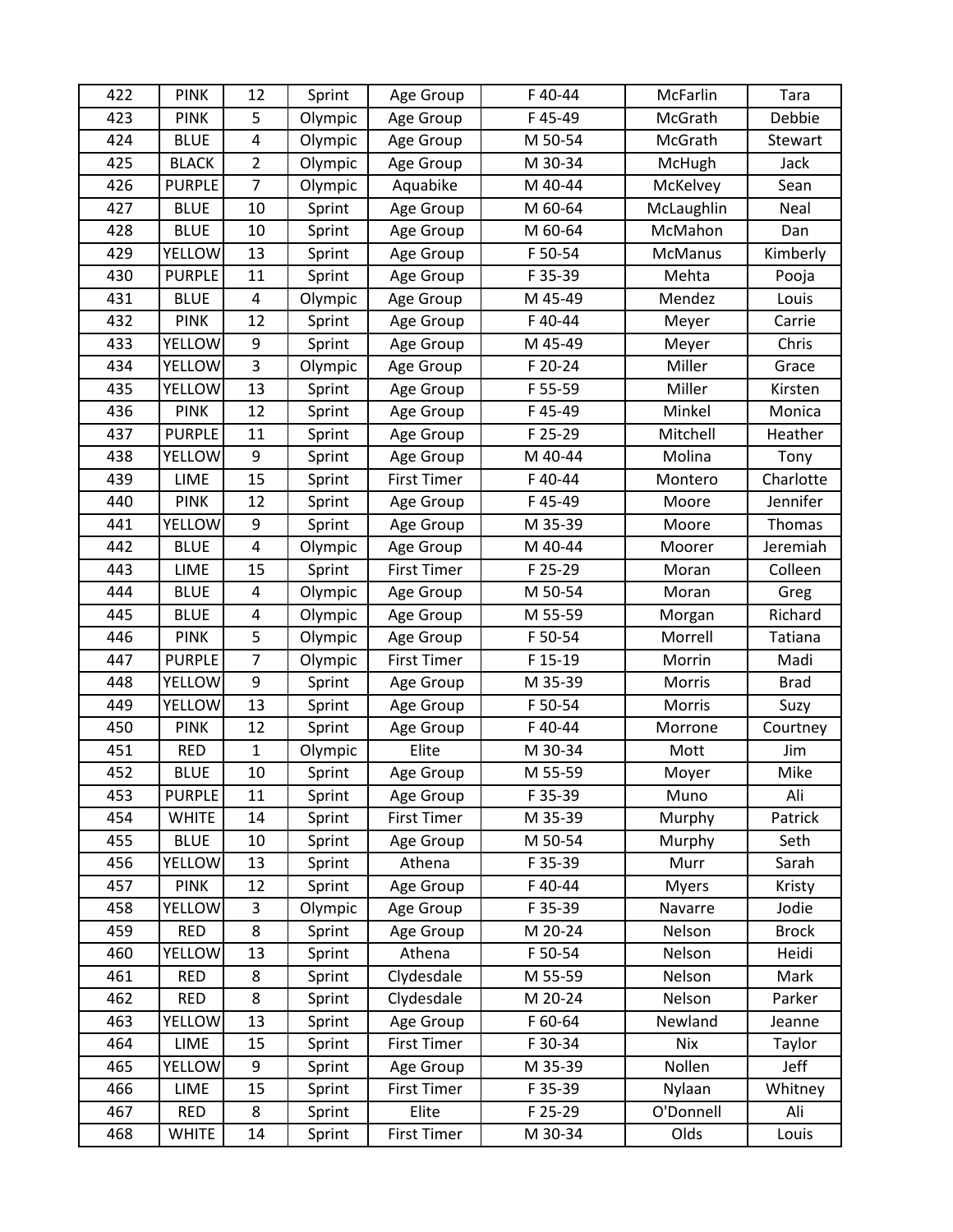| 469 | <b>YELLOW</b> | 3                       | Olympic | Age Group          | F 30-34 | Olson     | Jasmine      |
|-----|---------------|-------------------------|---------|--------------------|---------|-----------|--------------|
| 470 | <b>RED</b>    | 8                       | Sprint  | Elite              | M 45-49 | O'Malley  | Edward       |
| 471 | <b>BLACK</b>  | $\overline{2}$          | Olympic | Duathlon           | F40-44  | Oscamou   | Maribeth     |
| 472 | <b>RED</b>    | 8                       | Sprint  | Age Group          | M 25-29 | Palicki   | Alex         |
| 473 | <b>PURPLE</b> | $\overline{7}$          | Olympic | <b>First Timer</b> | F 30-34 | Paras     | Emma         |
| 474 | YELLOW        | 3                       | Olympic | Age Group          | F 35-39 | Parker    | Kate         |
| 475 | <b>PURPLE</b> | 11                      | Sprint  | Age Group          | F 30-34 | Parsons   | Becca        |
| 476 | LIME          | 6                       | Olympic | First Timer        | M 40-44 | Pastor    | <b>Brian</b> |
| 477 | <b>PURPLE</b> | 11                      | Sprint  | Age Group          | F 35-39 | Pekar     | Kimberly     |
| 478 | <b>YELLOW</b> | 13                      | Sprint  | Age Group          | M 75-79 | Perez     | Charles      |
| 479 | YELLOW        | 13                      | Sprint  | Age Group          | F 60-64 | Perry     | Debby        |
| 480 | <b>BLACK</b>  | $\overline{2}$          | Olympic | Duathlon           | F 25-29 | Persch    | Lindsey      |
| 481 | LIME          | 15                      | Sprint  | <b>First Timer</b> | F 35-39 | Persinger | Sunee        |
| 482 | LIME          | 15                      | Sprint  | <b>First Timer</b> | F45-49  | Peters    | Shelly       |
| 483 | <b>YELLOW</b> | 13                      | Sprint  | Age Group          | F 50-54 | Petersen  | Dana         |
| 484 | <b>RED</b>    | 8                       | Sprint  | Age Group          | M 25-29 | Petersen  | Reed         |
| 485 | <b>BLUE</b>   | $\overline{\mathbf{4}}$ | Olympic | Age Group          | M 50-54 | Peterson  | Tyr          |
| 486 | <b>BLUE</b>   | 10                      | Sprint  | Age Group          | M 55-59 | Phelps    | Sean         |
| 487 | YELLOW        | 9                       | Sprint  | Age Group          | M 40-44 | Picune    | Jared        |
| 488 | <b>PURPLE</b> | $\overline{7}$          | Olympic | Aquabike           | M 50-54 | Pierce    | Mike         |
| 489 | <b>PURPLE</b> | 11                      | Sprint  | Age Group          | F 25-29 | Pifer     | Rachel       |
| 490 | <b>YELLOW</b> | 13                      | Sprint  | Age Group          | F 50-54 | Piros     | Shawn        |
| 491 | <b>PURPLE</b> | 11                      | Sprint  | Age Group          | F 35-39 | Pitts     | Natalie      |
| 492 | <b>WHITE</b>  | 14                      | Sprint  | <b>First Timer</b> | M 60-64 | Ploessel  | <b>Brett</b> |
| 493 | <b>PURPLE</b> | 11                      | Sprint  | Age Group          | F 35-39 | Pollock   | Kaitlin      |
| 494 | <b>PURPLE</b> | $\overline{7}$          | Olympic | <b>First Timer</b> | F 25-29 | Potter    | Audrey       |
| 495 | LIME          | 6                       | Olympic | Age Group          | M 70-74 | Potter    | Jason        |
| 496 | <b>BLACK</b>  | $\overline{2}$          | Olympic | Age Group          | M 30-34 | Pouliot   | Michael      |
| 497 | <b>PURPLE</b> | $\overline{7}$          | Olympic | <b>First Timer</b> | F 25-29 | Prather   | Katie        |
| 498 | <b>WHITE</b>  | 14                      | Sprint  | <b>First Timer</b> | M 40-44 | Preis     | Joe          |
| 499 | <b>PINK</b>   | 5                       | Olympic | Age Group          | F45-49  | Presecan  | Mary         |
| 500 | <b>PURPLE</b> | $\overline{7}$          | Olympic | Aquabike           | M 35-39 | Pressman  | Jonathan     |
| 501 | <b>YELLOW</b> | 13                      | Sprint  | Age Group          | F 50-54 | Pretzel   | Shannon      |
| 502 | <b>RED</b>    | 8                       | Sprint  | Age Group          | M 30-34 | Price     | Zakary       |
| 503 | <b>BLUE</b>   | 4                       | Olympic | Age Group          | M 40-44 | Prickett  | Marc         |
| 504 | <b>WHITE</b>  | 14                      | Sprint  | First Timer        | M 40-44 | Pries     | Steve        |
| 505 | <b>PINK</b>   | 12                      | Sprint  | Age Group          | F40-44  | Primeau   | Avery        |
| 506 | <b>YELLOW</b> | 9                       | Sprint  | Age Group          | M 40-44 | Primeau   | <b>Brian</b> |
| 507 | <b>PURPLE</b> | 11                      | Sprint  | Age Group          | F 35-39 | Primeau   | Christina    |
| 508 | YELLOW        | 9                       | Sprint  | Age Group          | M 40-44 | Primeau   | Scott        |
| 509 | <b>YELLOW</b> | 3                       | Olympic | Age Group          | F 35-39 | Prin      | Meghan       |
| 510 | <b>PURPLE</b> | $\overline{7}$          | Olympic | <b>First Timer</b> | F 35-39 | Prpich    | Cassie       |
| 511 | RED           | 8                       | Sprint  | Clydesdale         | M 55-59 | Puello    | Tony         |
| 512 | <b>WHITE</b>  | 14                      | Sprint  | <b>First Timer</b> | M 30-34 | Quattrini | Jacob        |
| 513 | <b>PURPLE</b> | $\overline{7}$          | Olympic | Aquabike           | M 50-54 | Quigley   | Collin       |
| 514 | <b>BLACK</b>  | $\overline{2}$          | Olympic | Age Group          | M 35-39 | Radesca   | Julio        |
| 515 | <b>PURPLE</b> | 11                      | Sprint  | Age Group          | F 30-34 | Raizen    | Adina        |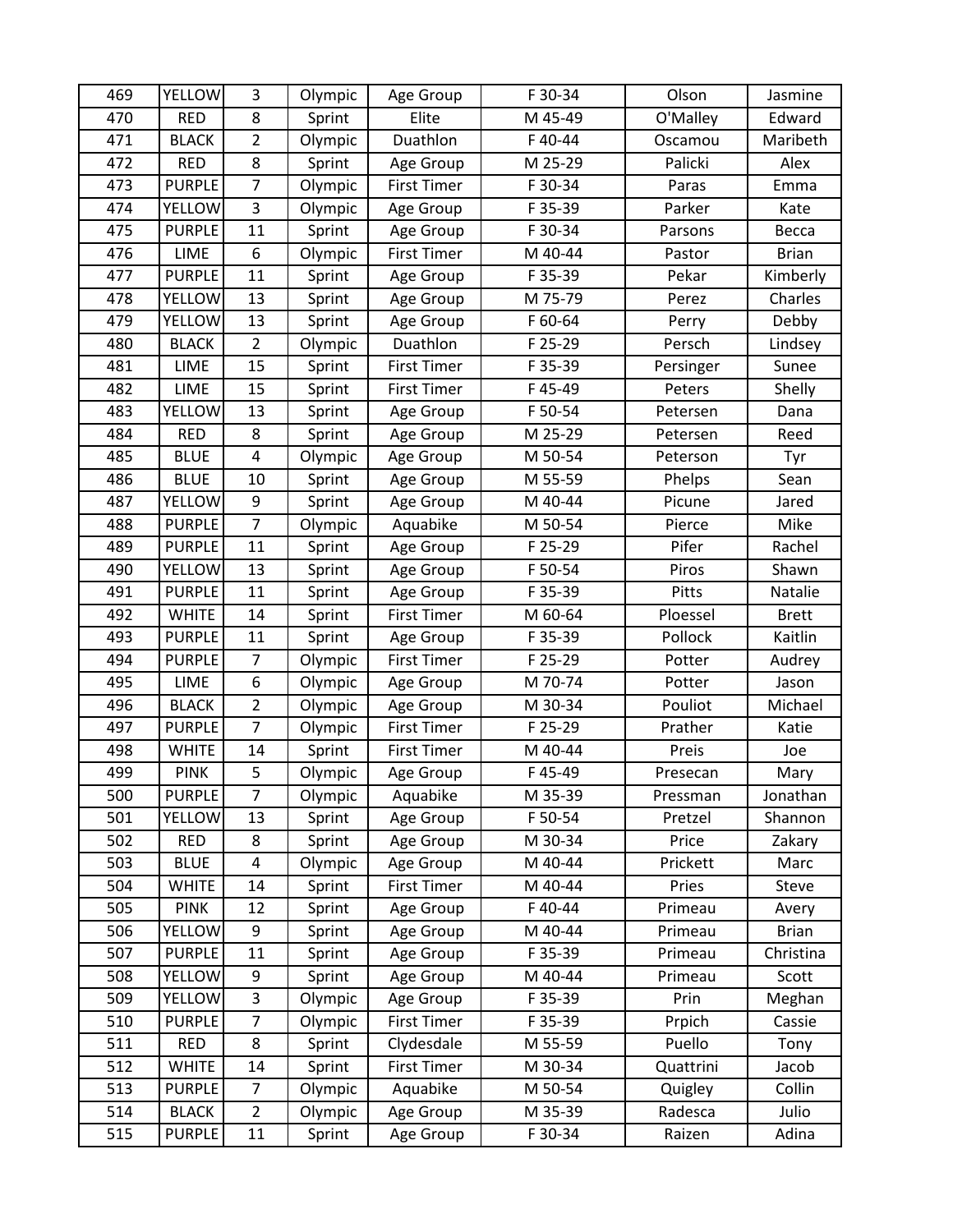| 516 | <b>RED</b>    | 8                       | Sprint  | Elite              | M 20-24 | Randall    | Benjamin     |
|-----|---------------|-------------------------|---------|--------------------|---------|------------|--------------|
| 517 | <b>RED</b>    | 1                       | Olympic | Age Group          | M 25-29 | Rapko      | Kenneth      |
| 518 | <b>RED</b>    | $\mathbf{1}$            | Olympic | Elite              | M 20-24 | Rauen      | John         |
| 519 | <b>RED</b>    | 8                       | Sprint  | Age Group          | M 25-29 | Raza       | Saim         |
| 520 | <b>YELLOW</b> | 3                       | Olympic | Age Group          | F 30-34 | Read       | Hannah       |
| 521 | <b>BLUE</b>   | 10                      | Sprint  | Age Group          | M 55-59 | Reagan     | Jim          |
| 522 | LIME          | 6                       | Olympic | <b>First Timer</b> | M 50-54 | Reed       | Darren       |
| 523 | <b>PINK</b>   | 5                       | Olympic | Age Group          | F 55-59 | Reeder     | Susan        |
| 524 | <b>BLACK</b>  | $\overline{2}$          | Olympic | Clydesdale         | M 35-39 | Reid       | <b>Tavis</b> |
| 525 | <b>YELLOW</b> | 9                       | Sprint  | Age Group          | M 35-39 | Reinen     | Tim          |
| 526 | <b>WHITE</b>  | 14                      | Sprint  | <b>First Timer</b> | M 35-39 | Reinstedt  | Colin        |
| 527 | LIME          | 15                      | Sprint  | <b>First Timer</b> | F 35-39 | Reinstedt  | Nicole       |
| 528 | YELLOW        | 3                       | Olympic | Age Group          | F 30-34 | Reiss      | Kristen      |
| 529 | YELLOW        | 9                       | Sprint  | Age Group          | M 35-39 | Reycer     | AJ           |
| 530 | <b>PURPLE</b> | 11                      | Sprint  | Age Group          | F 30-34 | Rheault    | Brittney     |
| 531 | <b>RED</b>    | $\mathbf{1}$            | Olympic | Age Group          | M 25-29 | Rhine      | Charlie      |
| 532 | <b>RED</b>    | $\mathbf 1$             | Olympic | Age Group          | M 25-29 | Rhine      | David        |
| 533 | <b>BLACK</b>  | $\overline{2}$          | Olympic | Duathlon           | F 25-29 | Rhine      | Esme         |
| 534 | <b>BLACK</b>  | $\overline{2}$          | Olympic | Duathlon           | F 60-64 | Rhine      | Martha       |
| 535 | <b>BLUE</b>   | 4                       | Olympic | Age Group          | M 45-49 | Rhoton     | Shon         |
| 536 | LIME          | 15                      | Sprint  | <b>First Timer</b> | F 25-29 | Richardson | Raevin       |
| 537 | <b>RED</b>    | 8                       | Sprint  | Age Group          | M 30-34 | Richman    | Garrett      |
| 538 | <b>PINK</b>   | 12                      | Sprint  | Age Group          | F 40-44 | Ridenour   | Allison      |
| 539 | LIME          | 15                      | Sprint  | <b>First Timer</b> | F40-44  | Riguzzi    | Christine    |
| 540 | <b>WHITE</b>  | 14                      | Sprint  | <b>First Timer</b> | M 25-29 | Ripp       | Philip       |
| 541 | <b>WHITE</b>  | 14                      | Sprint  | <b>First Timer</b> | M 25-29 | Rizzo      | Anthony      |
| 542 | LIME          | 6                       | Olympic | <b>First Timer</b> | M 25-29 | Roberts    | Drew         |
| 543 | <b>BLUE</b>   | 10                      | Sprint  | Age Group          | M 60-64 | Roberts    | George       |
| 544 | <b>PURPLE</b> | 11                      | Sprint  | Age Group          | F 35-39 | Robinson   | <b>Becky</b> |
| 545 | <b>WHITE</b>  | 14                      | Sprint  | <b>First Timer</b> | M 40-44 | Robinson   | Chris        |
| 546 | <b>YELLOW</b> | 3                       | Olympic | Age Group          | F 35-39 | Robinson   | Mary         |
| 547 | <b>PURPLE</b> | 7                       | Olympic | <b>First Timer</b> | F 25-29 | Robota     | Erika        |
| 548 | <b>WHITE</b>  | 14                      | Sprint  | <b>First Timer</b> | M 40-44 | Rodriguez  | Doned        |
| 549 | <b>RED</b>    | 8                       | Sprint  | Age Group          | M 25-29 | Rogala     | Ryan         |
| 550 | <b>LIME</b>   | 15                      | Sprint  | <b>First Timer</b> | F 50-54 | Rogers     | Trish        |
| 551 | <b>RED</b>    | 8                       | Sprint  | Age Group          | M 25-29 | Rogus      | Jordan       |
| 552 | <b>YELLOW</b> | 9                       | Sprint  | Age Group          | M 40-44 | Romley     | Jarred       |
| 553 | <b>WHITE</b>  | 14                      | Sprint  | First Timer        | M 45-49 | Romley     | Mark         |
| 554 | <b>YELLOW</b> | 3                       | Olympic | Age Group          | F 35-39 | Rose       | Erin         |
| 555 | <b>BLUE</b>   | $\overline{\mathbf{4}}$ | Olympic | Age Group          | M 45-49 | Rose       | Jason        |
| 556 | <b>PURPLE</b> | 11                      | Sprint  | Age Group          | F 25-29 | Ross       | Sayge        |
| 557 | <b>BLACK</b>  | $\overline{2}$          | Olympic | Age Group          | M 30-34 | Rot        | John         |
| 558 | <b>PINK</b>   | 12                      | Sprint  | Age Group          | F40-44  | Rotz       | Erin         |
| 559 | <b>RED</b>    | $\mathbf{1}$            | Olympic | Age Group          | M 25-29 | Rubio      | Jesse        |
| 560 | LIME          | 6                       | Olympic | <b>First Timer</b> | M 55-59 | Russ       | John         |
| 561 | LIME          | 15                      | Sprint  | First Timer        | F45-49  | Ryan       | Kate         |
| 562 | <b>PURPLE</b> | 11                      | Sprint  | Age Group          | F 30-34 | Ryan       | Mary         |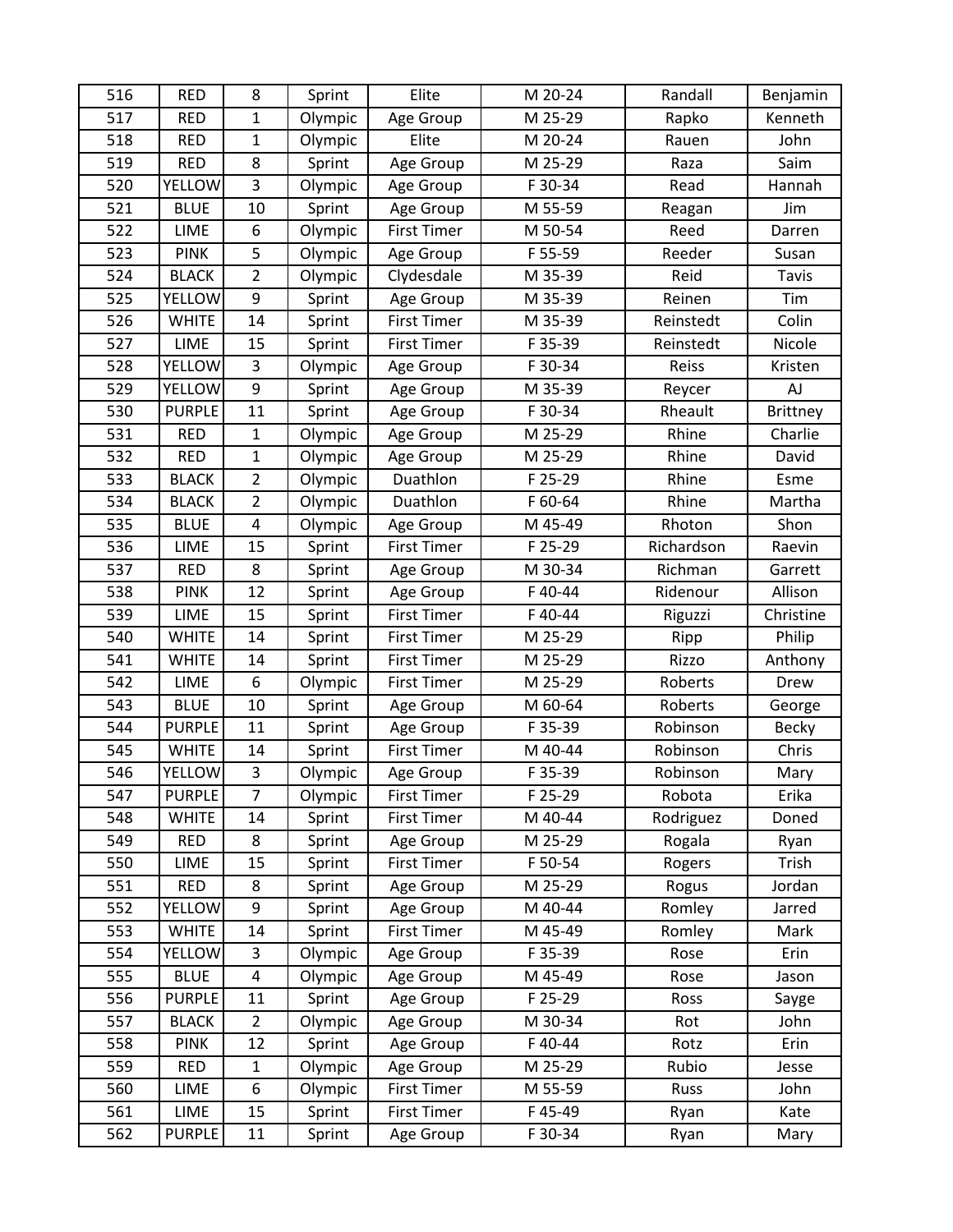| 563 | <b>WHITE</b>  | 14                      | Sprint  | <b>First Timer</b> | M 45-49 | Ryan           | Patrick        |
|-----|---------------|-------------------------|---------|--------------------|---------|----------------|----------------|
| 564 | <b>RED</b>    | $\mathbf{1}$            | Olympic | Age Group          | M 20-24 | Sanchez        | Rory           |
| 565 | <b>BLUE</b>   | $\overline{\mathbf{4}}$ | Olympic | Age Group          | M 50-54 | Sanders        | Jesse          |
| 566 | <b>PURPLE</b> | 11                      | Sprint  | Age Group          | F 25-29 | Sasine         | Corinne        |
| 567 | <b>YELLOW</b> | 9                       | Sprint  | Age Group          | M 35-39 | Schaidle       | Joshua         |
| 568 | <b>RED</b>    | 8                       | Sprint  | Age Group          | M 30-34 | Scharen        | Jared          |
| 569 | LIME          | 15                      | Sprint  | <b>First Timer</b> | F 30-34 | Scharf         | Jennifer       |
| 570 | <b>LIME</b>   | 6                       | Olympic | <b>First Timer</b> | M 25-29 | Schmerge       | Daniel         |
| 571 | <b>PURPLE</b> | 11                      | Sprint  | Age Group          | F 35-39 | Schmidt        | Rory           |
| 572 | <b>PINK</b>   | 5                       | Olympic | Age Group          | F 60-64 | Schmit Hoover  | Cathy          |
| 573 | <b>LIME</b>   | 15                      | Sprint  | <b>First Timer</b> | F 25-29 | Schnell        | Elisabeth      |
| 574 | <b>WHITE</b>  | 14                      | Sprint  | <b>First Timer</b> | M 40-44 | Schultz        | Matthew        |
| 575 | <b>PINK</b>   | 12                      | Sprint  | Age Group          | F45-49  | Scott          | <b>Barbara</b> |
| 576 | <b>PURPLE</b> | $\overline{7}$          | Olympic | <b>First Timer</b> | F 35-39 | Scronce        | <b>Brenna</b>  |
| 577 | <b>BLUE</b>   | 4                       | Olympic | PC/Adaptive        | M 55-59 | Seidman        | Larry          |
| 578 | <b>PINK</b>   | 12                      | Sprint  | Age Group          | F45-49  | Seilheimer     | Lisa           |
| 579 | <b>PINK</b>   | 5                       | Olympic | Age Group          | F 50-54 | Selk           | Julie          |
| 580 | <b>BLACK</b>  | $\overline{2}$          | Olympic | Duathlon           | F 50-54 | <b>Sellars</b> | Melinda        |
| 581 | LIME          | 15                      | Sprint  | <b>First Timer</b> | F 35-39 | Sensecqua      | Taylor         |
| 582 | <b>RED</b>    | 8                       | Sprint  | Age Group          | M 20-24 | Serf           | Will           |
| 583 | <b>LIME</b>   | 15                      | Sprint  | <b>First Timer</b> | F 30-34 | Severson       | Emily          |
| 584 | <b>YELLOW</b> | 13                      | Sprint  | Age Group          | F 50-54 | Sharma         | Sudha          |
| 585 | <b>BLACK</b>  | $\overline{2}$          | Olympic | Age Group          | M 35-39 | Shaul          | <b>Braden</b>  |
| 586 | LIME          | 6                       | Olympic | <b>First Timer</b> | M 35-39 | Sheets         | Jonathan       |
| 587 | YELLOW        | 9                       | Sprint  | Age Group          | M 45-49 | Shier          | Max            |
| 588 | YELLOW        | 13                      | Sprint  | Age Group          | F 50-54 | Shimbel        | Lauren         |
| 589 | <b>PINK</b>   | 12                      | Sprint  | Age Group          | F45-49  | Shuman         | Jill           |
| 590 | <b>RED</b>    | $\mathbf{1}$            | Olympic | Age Group          | M 25-29 | Siegfried      | Adam           |
| 591 | LIME          | 15                      | Sprint  | <b>First Timer</b> | F 25-29 | Sigle          | Zoë            |
| 592 | LIME          | 6                       | Olympic | Age Group          | M 65-69 | Sigley         | Guy            |
| 593 | <b>YELLOW</b> | 3                       | Olympic | Age Group          | F 35-39 | Siliciano      | Anna           |
| 594 | <b>RED</b>    | 8                       | Sprint  | Age Group          | M 30-34 | Simon          | Zachary        |
| 595 | <b>YELLOW</b> | 3                       | Olympic | Age Group          | F 30-34 | Simonsen       | Aubrey         |
| 596 | <b>WHITE</b>  | 14                      | Sprint  | First Timer        | M 25-29 | Simpson        | Robert         |
| 597 | <b>LIME</b>   | 6                       | Olympic | <b>First Timer</b> | M 30-34 | Sims           | Connor         |
| 598 | LIME          | 6                       | Olympic | <b>First Timer</b> | M 30-34 | Slattery       | Keegan         |
| 599 | <b>PURPLE</b> | 11                      | Sprint  | Age Group          | F 30-34 | Slavin         | Katie          |
| 600 | <b>BLACK</b>  | $\overline{2}$          | Olympic | Clydesdale         | M 45-49 | Smith          | Clinton        |
| 601 | <b>RED</b>    | $\mathbf{1}$            | Olympic | Age Group          | M 25-29 | Smith          | Parker         |
| 602 | <b>BLACK</b>  | $\overline{2}$          | Olympic | Age Group          | M 30-34 | Smith          | Paul           |
| 603 | <b>WHITE</b>  | 14                      | Sprint  | <b>First Timer</b> | M 30-34 | Smith          | Riley          |
| 604 | YELLOW        | 3                       | Olympic | Age Group          | F 35-39 | Sobon          | Erin           |
| 605 | <b>YELLOW</b> | 3                       | Olympic | Age Group          | F 30-34 | Sokol          | Rebecca        |
| 606 | <b>BLUE</b>   | 4                       | Olympic | Age Group          | M 55-59 | Sonnesyn       | Dan            |
| 607 | <b>PURPLE</b> | 11                      | Sprint  | Age Group          | F 35-39 | Sowder         | Kate           |
| 608 | <b>WHITE</b>  | 14                      | Sprint  | First Timer        | M 30-34 | Spektor        | Arthur         |
| 609 | <b>YELLOW</b> | 13                      | Sprint  | Athena             | F40-44  | Spencer        | Evelyn         |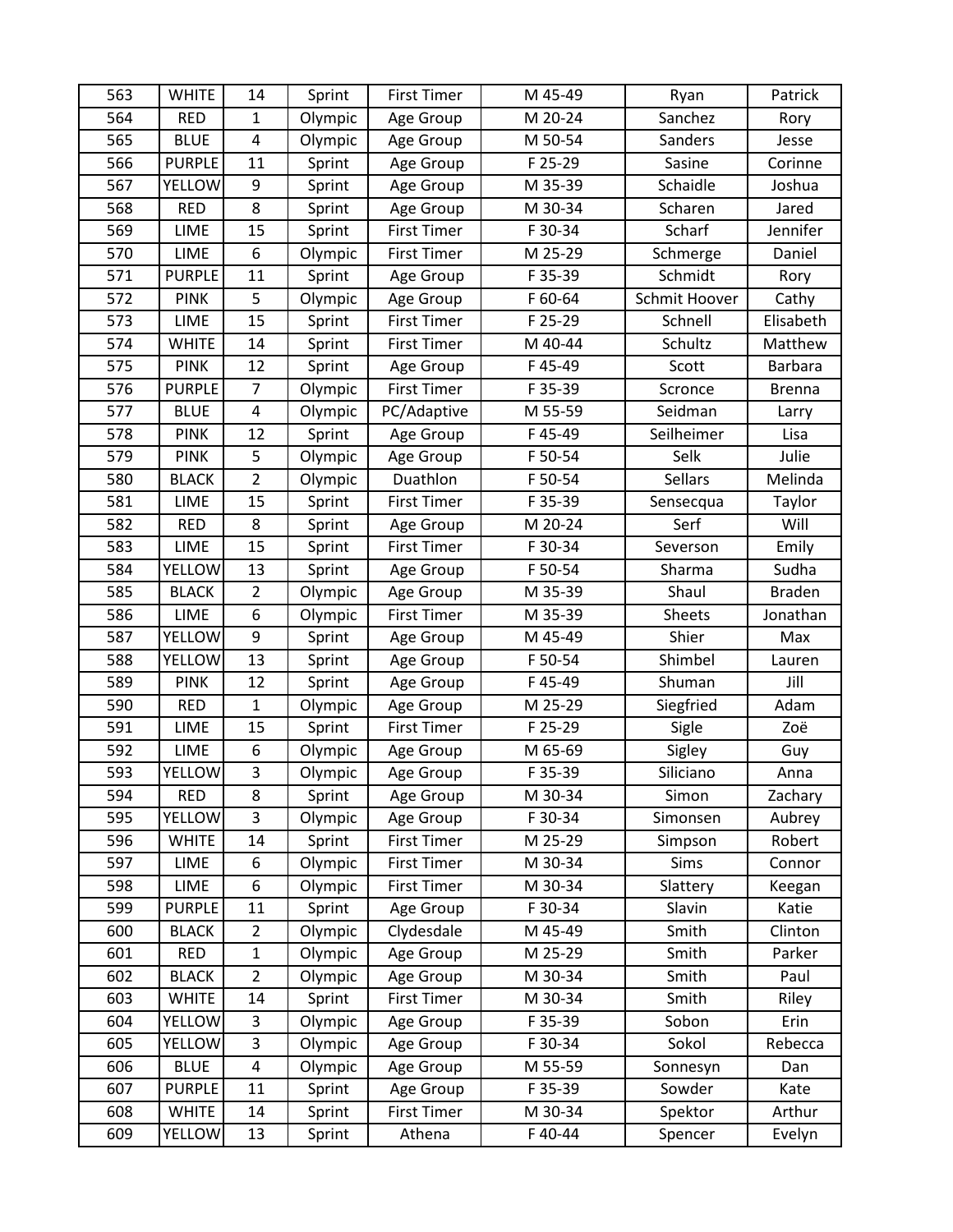| 610 | <b>PURPLE</b> | $\overline{7}$ | Olympic | <b>First Timer</b> | F 30-34 | Sposato        | Meghan         |
|-----|---------------|----------------|---------|--------------------|---------|----------------|----------------|
| 611 | <b>LIME</b>   | 15             | Sprint  | <b>First Timer</b> | F 40-44 | Sproul         | Marissa        |
| 612 | <b>RED</b>    | 8              | Sprint  | Elite              | F 30-34 | Standifer      | Caitlin        |
| 613 | LIME          | 6              | Olympic | <b>First Timer</b> | M 25-29 | Stanley        | Paul           |
| 614 | <b>YELLOW</b> | 13             | Sprint  | Age Group          | M 70-74 | Stecher        | Mark           |
| 615 | <b>RED</b>    | 8              | Sprint  | Age Group          | M 30-34 | Steedman       | Zach           |
| 616 | YELLOW        | 9              | Sprint  | Age Group          | M 35-39 | Steimel        | Corey          |
| 617 | <b>YELLOW</b> | 13             | Sprint  | Age Group          | F 60-64 | Steinbach      | Mari           |
| 618 | LIME          | 15             | Sprint  | <b>First Timer</b> | F40-44  | Stellar        | Alison         |
| 619 | <b>WHITE</b>  | 14             | Sprint  | <b>First Timer</b> | M 40-44 | Stellar        | David          |
| 620 | LIME          | 6              | Olympic | Age Group          | M 60-64 | Stepanek       | Mike           |
| 621 | <b>PINK</b>   | 5              | Olympic | Athena             | F40-44  | Stewart        | L. Jane        |
| 622 | <b>BLUE</b>   | 10             | Sprint  | Age Group          | M 60-64 | Stoll          | David          |
| 623 | <b>BLUE</b>   | 10             | Sprint  | Age Group          | M 50-54 | Stringham      | Bryan          |
| 624 | <b>RED</b>    | 8              | Sprint  | Age Group          | M 25-29 | Stromgren      | Christian      |
| 625 | <b>YELLOW</b> | 13             | Sprint  | Age Group          | F 50-54 | <b>Stubbs</b>  | Vickie         |
| 626 | <b>YELLOW</b> | 13             | Sprint  | Age Group          | F 50-54 | Sullivan       | Connie         |
| 627 | <b>BLACK</b>  | $\overline{2}$ | Olympic | Age Group          | M 35-39 | <b>Summers</b> | <b>Brandon</b> |
| 628 | <b>PURPLE</b> | $\overline{7}$ | Olympic | <b>First Timer</b> | F 35-39 | Sumnicht       | Anais          |
| 629 | LIME          | 15             | Sprint  | <b>First Timer</b> | F45-49  | Supan          | Colleen        |
| 630 | <b>LIME</b>   | 15             | Sprint  | <b>First Timer</b> | F 35-39 | Sutherland     | Hannah         |
| 631 | <b>RED</b>    | 8              | Sprint  | Age Group          | M 25-29 | Sutherland     | Jonah          |
| 632 | LIME          | 15             | Sprint  | <b>First Timer</b> | F 35-39 | Sutherland     | Rose           |
| 633 | <b>YELLOW</b> | 13             | Sprint  | Athena             | F 50-54 | Swearingen     | Kimberly       |
| 634 | <b>PINK</b>   | 12             | Sprint  | Age Group          | F40-44  | Sweeney        | Kelly          |
| 635 | <b>RED</b>    | $\mathbf{1}$   | Olympic | Age Group          | M 25-29 | Sweeney        | Max            |
| 636 | <b>YELLOW</b> | 3              | Olympic | Age Group          | F 30-34 | Swett          | Traci          |
| 637 | <b>YELLOW</b> | 13             | Sprint  | Athena             | F40-44  | Szamborski     | Kelly          |
| 638 | <b>BLACK</b>  | $\overline{2}$ | Olympic | Duathlon           | M 70-74 | Szentesi       | Charles        |
| 639 | LIME          | 6              | Olympic | <b>First Timer</b> | M 25-29 | Tashjian       | <b>Brian</b>   |
| 640 | <b>BLACK</b>  | $\overline{2}$ | Olympic | Duathlon           | F 50-54 | Taylor         | Jodie          |
| 641 | <b>RED</b>    | 8              | Sprint  | Elite              | M 20-24 | Teller         | Sam            |
| 642 | <b>PURPLE</b> | 11             | Sprint  | Age Group          | F 35-39 | Theurer        | Veronica       |
| 643 | <b>YELLOW</b> | 9              | Sprint  | Age Group          | M 35-39 | Thomas         | Oliver         |
| 644 | <b>YELLOW</b> | 3              | Olympic | Age Group          | F 30-34 | Thompson       | Elizabeth      |
| 645 | <b>YELLOW</b> | 9              | Sprint  | Age Group          | M 35-39 | Thompson       | Kevin          |
| 646 | <b>RED</b>    | $\mathbf{1}$   | Olympic | Age Group          | M 25-29 | <b>Tifft</b>   | Stephen        |
| 647 | <b>WHITE</b>  | 14             | Sprint  | <b>First Timer</b> | M 35-39 | Tobin          | Nathan         |
| 648 | <b>RED</b>    | $\mathbf{1}$   | Olympic | Elite              | M 30-34 | Tommila        | Christopher    |
| 649 | <b>YELLOW</b> | 13             | Sprint  | Age Group          | F 50-54 | Tong           | Wendy          |
| 650 | LIME          | 6              | Olympic | First Timer        | M 25-29 | Towne          | Elliot         |
| 651 | <b>PINK</b>   | 5              | Olympic | Age Group          | F45-49  | Trail          | Erin           |
| 652 | <b>BLUE</b>   | 10             | Sprint  | Age Group          | M 50-54 | Trembly        | Jeremy         |
| 653 | LIME          | 15             | Sprint  | <b>First Timer</b> | F 25-29 | <b>Trigg</b>   | Sarah          |
| 654 | <b>PURPLE</b> | $\overline{7}$ | Olympic | Aquabike           | F 50-54 | Trudel         | Kelli          |
| 655 | LIME          | 15             | Sprint  | First Timer        | F 55-59 | Trujillo       | Rachelle       |
| 656 | <b>PINK</b>   | 5              | Olympic | Age Group          | F40-44  | Tufaro         | Theresa        |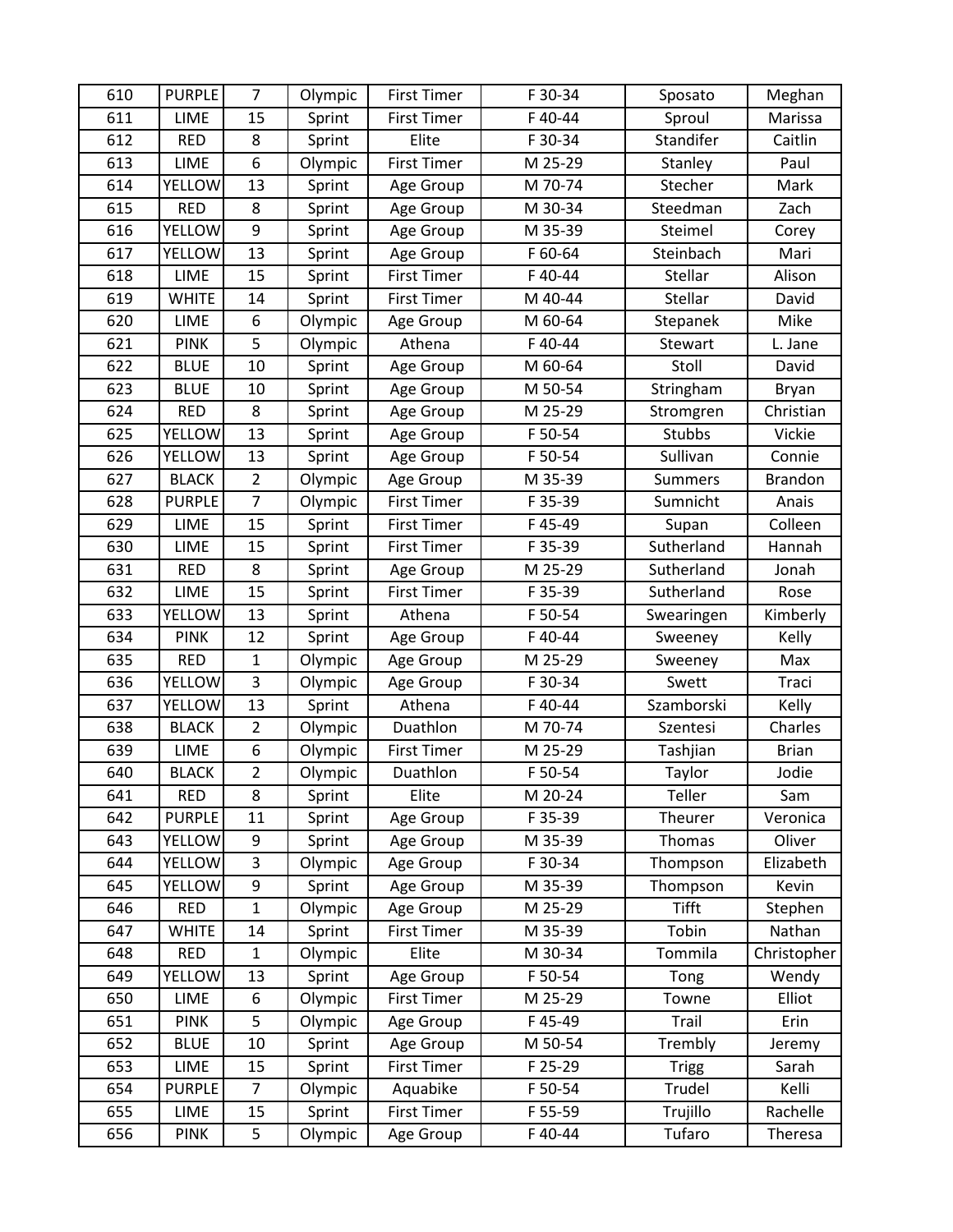| 657 | <b>WHITE</b>  | 14                      | Sprint  | <b>First Timer</b> | M 25-29 | <b>Turcios</b> | Juan          |
|-----|---------------|-------------------------|---------|--------------------|---------|----------------|---------------|
| 658 | <b>YELLOW</b> | 3                       | Olympic | Age Group          | F 30-34 | Vallee         | Taylor        |
| 659 | LIME          | 6                       | Olympic | <b>First Timer</b> | M 35-39 | van Niekerk    | Ed            |
| 660 | LIME          | 6                       | Olympic | <b>First Timer</b> | M 55-59 | VanPeursem     | Jim           |
| 661 | <b>PINK</b>   | 12                      | Sprint  | Age Group          | F45-49  | VanRoekel      | Amy           |
| 662 | <b>LIME</b>   | 15                      | Sprint  | <b>First Timer</b> | F 25-29 | Ventura        | Laura         |
| 663 | <b>BLUE</b>   | $\overline{\mathbf{4}}$ | Olympic | Age Group          | M 40-44 | Verbsky        | Pavel         |
| 664 | YELLOW        | 13                      | Sprint  | Age Group          | F 60-64 | Visser         | Sue           |
| 665 | <b>BLACK</b>  | $\overline{2}$          | Olympic | Age Group          | M 35-39 | Vos            | Andrew        |
| 666 | <b>PINK</b>   | 12                      | Sprint  | Age Group          | F40-44  | Voss           | Deborah       |
| 667 | <b>BLACK</b>  | $\overline{2}$          | Olympic | Age Group          | M 30-34 | Wagner         | Beau          |
| 668 | <b>BLUE</b>   | $\overline{\mathbf{4}}$ | Olympic | Age Group          | M 40-44 | Wagner         | <b>Braden</b> |
| 669 | <b>YELLOW</b> | 3                       | Olympic | Age Group          | F 35-39 | Wagner         | Jennifer      |
| 670 | <b>PURPLE</b> | 11                      | Sprint  | Age Group          | F 35-39 | Walker         | Stephanie     |
| 671 | <b>YELLOW</b> | 3                       | Olympic | Age Group          | F 30-34 | Waller         | Jacquelyn     |
| 672 | <b>PURPLE</b> | $\overline{7}$          | Olympic | Aquabike           | M 30-34 | Waller         | Jimmy         |
| 673 | LIME          | 6                       | Olympic | <b>First Timer</b> | M 20-24 | Walsh          | Ethan         |
| 674 | <b>RED</b>    | $\mathbf{1}$            | Olympic | Age Group          | M 15-19 | Walsh          | Henry         |
| 675 | <b>YELLOW</b> | 9                       | Sprint  | Age Group          | M 35-39 | Warhurst       | Chacier       |
| 676 | <b>WHITE</b>  | 14                      | Sprint  | <b>First Timer</b> | M 60-64 | Watkins        | Gary          |
| 677 | <b>BLUE</b>   | 4                       | Olympic | Age Group          | M 50-54 | Watson         | Keith         |
| 678 | <b>PINK</b>   | 5                       | Olympic | Athena             | F 30-34 | Watt           | Kate          |
| 679 | <b>PINK</b>   | 5                       | Olympic | Age Group          | F 65-59 | Weatherby      | Karen         |
| 680 | <b>YELLOW</b> | 13                      | Sprint  | Age Group          | F 50-54 | Weaver         | Michelle      |
| 681 | <b>PINK</b>   | 12                      | Sprint  | Age Group          | F 40-44 | Webb           | Amanda        |
| 682 | <b>PINK</b>   | 5                       | Olympic | Age Group          | F 50-54 | Webb           | Laura         |
| 683 | <b>PINK</b>   | 12                      | Sprint  | Age Group          | F45-49  | Weber          | Naomi         |
| 684 | LIME          | 6                       | Olympic | <b>First Timer</b> | M 30-34 | Weise          | Eric          |
| 685 | <b>RED</b>    | 8                       | Sprint  | Age Group          | M 30-34 | Weissbock      | Joshua        |
| 686 | LIME          | 6                       | Olympic | Age Group          | M 60-64 | wendt          | Bill          |
| 687 | <b>YELLOW</b> | 3                       | Olympic | Age Group          | F 25-29 | Wendt          | Heidi         |
| 688 | <b>BLACK</b>  | $\overline{2}$          | Olympic | Clydesdale         | M 35-39 | Wessel         | John          |
| 689 | LIME          | 6                       | Olympic | First Timer        | M 25-29 | Westover       | Nicholas      |
| 690 | <b>PINK</b>   | 5                       | Olympic | Age Group          | F 50-54 | White          | Janet         |
| 691 | <b>WHITE</b>  | 14                      | Sprint  | <b>First Timer</b> | M 30-34 | Whiting        | Matthew       |
| 692 | LIME          | 6                       | Olympic | <b>First Timer</b> | M 25-29 | Widener        | Jackson       |
| 693 | <b>YELLOW</b> | 3                       | Olympic | Age Group          | F 30-34 | Wiebe          | Meghan        |
| 694 | <b>BLUE</b>   | $\overline{\mathbf{4}}$ | Olympic | Age Group          | M 50-54 | Wilkinson      | Christopher   |
| 695 | <b>PINK</b>   | 12                      | Sprint  | Age Group          | F45-49  | Wilkinson      | Tauna         |
| 696 | <b>LIME</b>   | 15                      | Sprint  | <b>First Timer</b> | F40-44  | Williams       | Heather       |
| 697 | <b>PINK</b>   | 12                      | Sprint  | Age Group          | F45-49  | Williams       | Tanya         |
| 698 | <b>LIME</b>   | 6                       | Olympic | Age Group          | M 60-64 | Williams       | Wendall       |
| 699 | YELLOW        | 13                      | Sprint  | Athena             | F 25-29 | Williamson     | Bailey        |
| 700 | LIME          | 6                       | Olympic | Age Group          | M 60-64 | Wilson         | Ben           |
| 701 | <b>YELLOW</b> | 13                      | Sprint  | Age Group          | M 75-79 | Wilson         | <b>Bruce</b>  |
| 702 | <b>WHITE</b>  | 14                      | Sprint  | First Timer        | M 30-34 | Wilson         | Collin        |
| 703 | <b>YELLOW</b> | 3                       | Olympic | Age Group          | F 25-29 | Wilson         | Heather       |